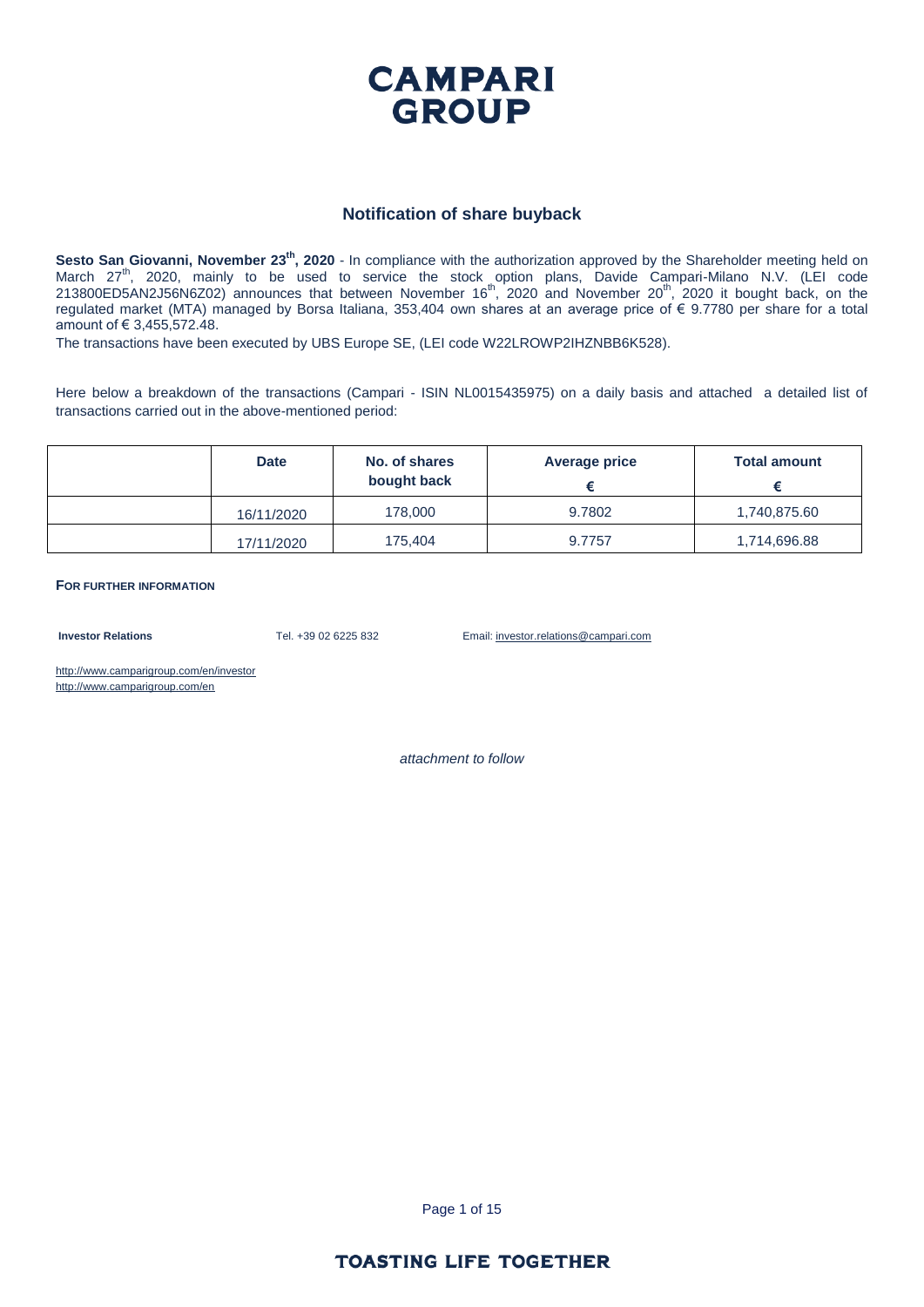# **CAMPARI**<br>GROUP

| <b>Date</b>           | Hour       | A/V | <b>Currency</b> | <b>Price</b> | <b>No.of shares</b> |
|-----------------------|------------|-----|-----------------|--------------|---------------------|
| 16/11/2020            | 16:28:37 A |     | <b>EUR</b>      | 9,79         | 2856                |
| 16/11/2020            | 16:28:37 A |     | <b>EUR</b>      | 9,79         | 16                  |
| 16/11/2020            | 16:28:37 A |     | <b>EUR</b>      | 9,79         | 1158                |
| 16/11/2020            | 16:27:00 A |     | <b>EUR</b>      | 9,788        | 10                  |
| 16/11/2020            | 16:26:59 A |     | <b>EUR</b>      | 9,788        | 99                  |
| 16/11/2020            | 16:26:59 A |     | <b>EUR</b>      | 9,788        | 3                   |
| 16/11/2020            | 16:26:59 A |     | <b>EUR</b>      | 9,788        | 8                   |
| 16/11/2020            | 16:26:13 A |     | <b>EUR</b>      | 9,786        | 1248                |
| 16/11/2020            | 16:24:54 A |     | <b>EUR</b>      | 9,79         | 1043                |
| 16/11/2020            | 16:24:44 A |     | <b>EUR</b>      | 9,794        | 71                  |
| 16/11/2020            | 16:23:49 A |     | <b>EUR</b>      | 9,794        | 1121                |
| 16/11/2020            | 16:20:52 A |     | <b>EUR</b>      | 9,798        | 266                 |
| 16/11/2020            | 16:20:52 A |     | <b>EUR</b>      | 9,798        | 750                 |
| 16/11/2020            | 16:20:52 A |     | <b>EUR</b>      | 9,796        | 1254                |
| 16/11/2020            | 16:20:52 A |     | <b>EUR</b>      | 9,798        | 1121                |
| 16/11/2020            | 16:19:31 A |     | <b>EUR</b>      | 9,796        | 10                  |
| 16/11/2020            | 16:16:57 A |     | <b>EUR</b>      | 9,796        | 1157                |
| 16/11/2020            | 16:16:56 A |     | <b>EUR</b>      | 9,798        | 356                 |
| 16/11/2020            | 16:16:55 A |     | <b>EUR</b>      | 9,798        | 664                 |
| 16/11/2020            | 16:13:36 A |     | <b>EUR</b>      | 9,79         | 1222                |
| 16/11/2020            | 16:11:18 A |     | <b>EUR</b>      | 9,782        | 1185                |
| 16/11/2020            | 16:08:24 A |     | <b>EUR</b>      | 9,784        | 1054                |
| 16/11/2020            | 16:06:28 A |     | <b>EUR</b>      | 9,788        | 904                 |
| 16/11/2020            | 16:06:28 A |     | <b>EUR</b>      | 9,788        | 106                 |
| 16/11/2020            | 16:04:56 A |     | <b>EUR</b>      | 9,796        | 1022                |
| 16/11/2020            | 16:02:30 A |     | <b>EUR</b>      | 9,794        | 1026                |
| 16/11/2020            | 16:00:11 A |     | <b>EUR</b>      | 9,792        | 1031                |
| 16/11/2020            | 15:58:44 A |     | <b>EUR</b>      | 9,794        | 1219                |
| 16/11/2020 15:55:46 A |            |     | <b>EUR</b>      | 9,788        | 1032                |
| 16/11/2020 15:55:19 A |            |     | <b>EUR</b>      | 9,794        | 1087                |
| 16/11/2020            | 15:54:27 A |     | <b>EUR</b>      | 9,792        | 1180                |
| 16/11/2020            | 15:49:07 A |     | <b>EUR</b>      | 9,794        | 489                 |
| 16/11/2020            | 15:49:07 A |     | <b>EUR</b>      | 9,794        | 719                 |
| 16/11/2020            | 15:49:05 A |     | <b>EUR</b>      | 9,796        | 1222                |
| 16/11/2020            | 15:47:05 A |     | <b>EUR</b>      | 9,784        | 1146                |
| 16/11/2020            | 15:43:27 A |     | <b>EUR</b>      | 9,788        | 807                 |
| 16/11/2020            | 15:43:27 A |     | <b>EUR</b>      | 9,788        | 344                 |
| 16/11/2020            | 15:40:22 A |     | <b>EUR</b>      | 9,788        | 1206                |
| 16/11/2020            | 15:37:09 A |     | <b>EUR</b>      | 9,802        | 159                 |
| 16/11/2020            | 15:37:09 A |     | <b>EUR</b>      | 9,802        | 1090                |
| 16/11/2020            | 15:36:26 A |     | <b>EUR</b>      | 9,806        | 700                 |
| 16/11/2020            | 15:36:26 A |     | <b>EUR</b>      | 9,808        | 1035                |

Page 2 of 15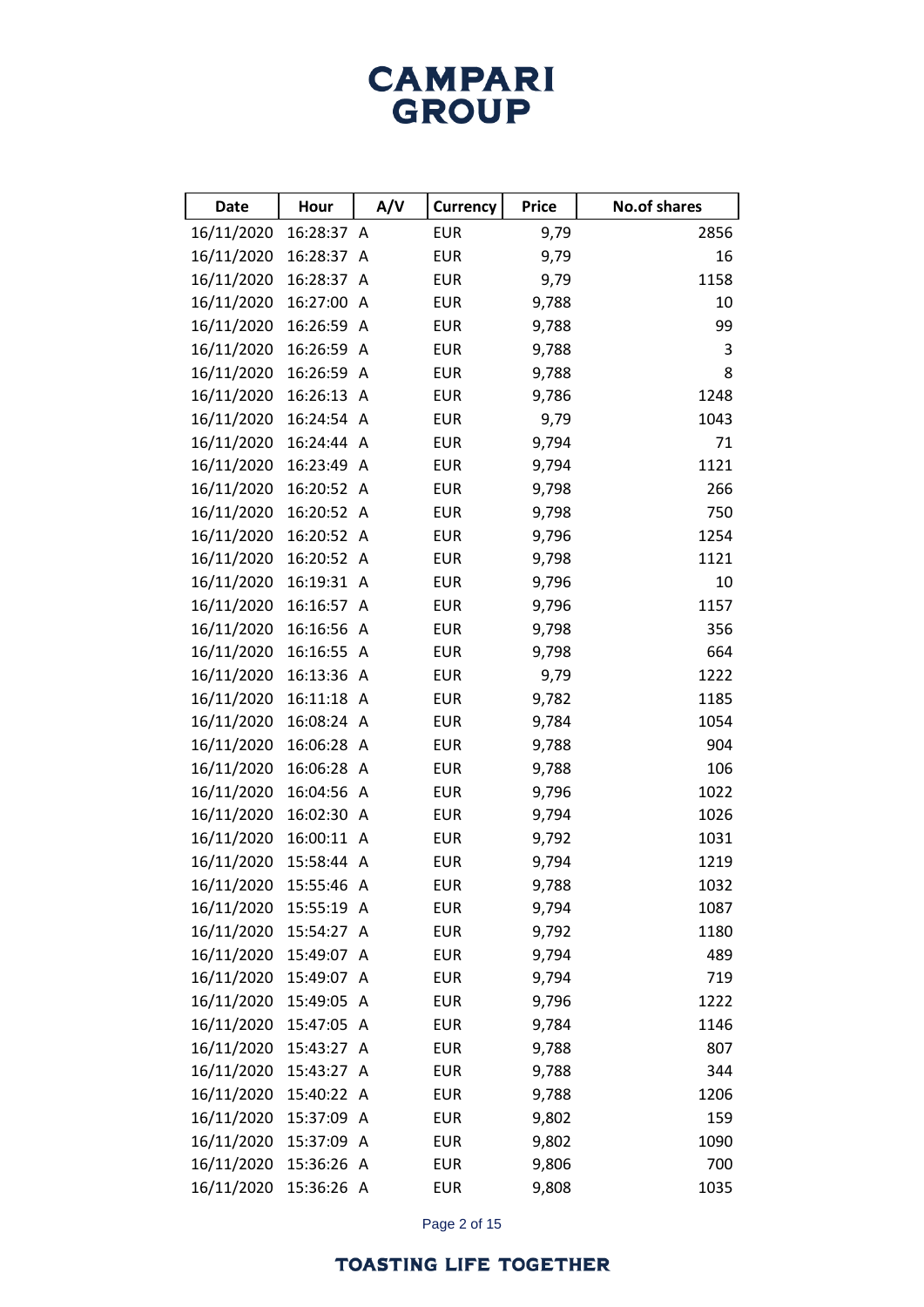| 16/11/2020 | 15:35:44 A |   | <b>EUR</b> | 9,808 | 27   |
|------------|------------|---|------------|-------|------|
| 16/11/2020 | 15:35:42 A |   | <b>EUR</b> | 9,808 | 26   |
| 16/11/2020 | 15:35:40   | A | <b>EUR</b> | 9,808 | 32   |
| 16/11/2020 | 15:35:39   | A | <b>EUR</b> | 9,808 | 52   |
| 16/11/2020 | 15:35:37   | A | <b>EUR</b> | 9,808 | 91   |
| 16/11/2020 | 15:33:10   | A | <b>EUR</b> | 9,81  | 1198 |
| 16/11/2020 | 15:30:55   | A | <b>EUR</b> | 9,812 | 700  |
| 16/11/2020 | 15:30:55 A |   | <b>EUR</b> | 9,812 | 1496 |
| 16/11/2020 | 15:27:54 A |   | <b>EUR</b> | 9,81  | 21   |
| 16/11/2020 | 15:26:04 A |   | <b>EUR</b> | 9,806 | 1309 |
| 16/11/2020 | 15:20:52 A |   | <b>EUR</b> | 9,802 | 1229 |
| 16/11/2020 | 15:20:52 A |   | <b>EUR</b> | 9,802 | 28   |
| 16/11/2020 | 15:20:19   | A | <b>EUR</b> | 9,804 | 1230 |
| 16/11/2020 | 15:15:30 A |   | <b>EUR</b> | 9,802 | 1098 |
| 16/11/2020 | 15:13:09 A |   | <b>EUR</b> | 9,802 | 950  |
| 16/11/2020 | 15:13:09 A |   | <b>EUR</b> | 9,802 | 80   |
| 16/11/2020 | 15:13:09   | A | <b>EUR</b> | 9,802 | 995  |
| 16/11/2020 | 15:09:11 A |   | <b>EUR</b> | 9,814 | 1034 |
| 16/11/2020 | 15:07:08   | A | <b>EUR</b> | 9,814 | 52   |
| 16/11/2020 | 15:07:08 A |   | <b>EUR</b> | 9,814 | 1029 |
| 16/11/2020 | 15:04:59   | A | <b>EUR</b> | 9,812 | 671  |
| 16/11/2020 | 15:04:59 A |   | <b>EUR</b> | 9,812 | 339  |
| 16/11/2020 | 15:01:41   | A | <b>EUR</b> | 9,816 | 402  |
| 16/11/2020 | 15:01:41 A |   | <b>EUR</b> | 9,816 | 750  |
| 16/11/2020 | 15:01:41   | A | <b>EUR</b> | 9,816 | 1143 |
| 16/11/2020 | 14:57:35 A |   | <b>EUR</b> | 9,822 | 1064 |
| 16/11/2020 | 14:57:35   | A | <b>EUR</b> | 9,822 | 24   |
| 16/11/2020 | 14:56:19 A |   | <b>EUR</b> | 9,824 | 1100 |
| 16/11/2020 | 14:52:02   | A | <b>EUR</b> | 9,822 | 1246 |
| 16/11/2020 | 14:52:01 A |   | <b>EUR</b> | 9,822 | 1113 |
| 16/11/2020 | 14:48:09 A |   | <b>EUR</b> | 9,828 | 1107 |
| 16/11/2020 | 14:45:57 A |   | <b>EUR</b> | 9,834 | 90   |
| 16/11/2020 | 14:45:57   | A | <b>EUR</b> | 9,834 | 1051 |
| 16/11/2020 | 14:40:30 A |   | <b>EUR</b> | 9,822 | 1125 |
| 16/11/2020 | 14:40:04 A |   | <b>EUR</b> | 9,82  | 1114 |
| 16/11/2020 | 14:40:04 A |   | <b>EUR</b> | 9,82  | 107  |
| 16/11/2020 | 14:38:20 A |   | <b>EUR</b> | 9,822 | 396  |
| 16/11/2020 | 14:38:20 A |   | <b>EUR</b> | 9,822 | 972  |
| 16/11/2020 | 14:31:46 A |   | <b>EUR</b> | 9,804 | 57   |
| 16/11/2020 | 14:31:46 A |   | <b>EUR</b> | 9,804 | 1168 |
| 16/11/2020 | 14:31:46 A |   | <b>EUR</b> | 9,804 | 1022 |
| 16/11/2020 | 14:27:27 A |   | <b>EUR</b> | 9,806 | 1153 |
| 16/11/2020 | 14:24:35 A |   | <b>EUR</b> | 9,798 | 268  |

Page 3 of 15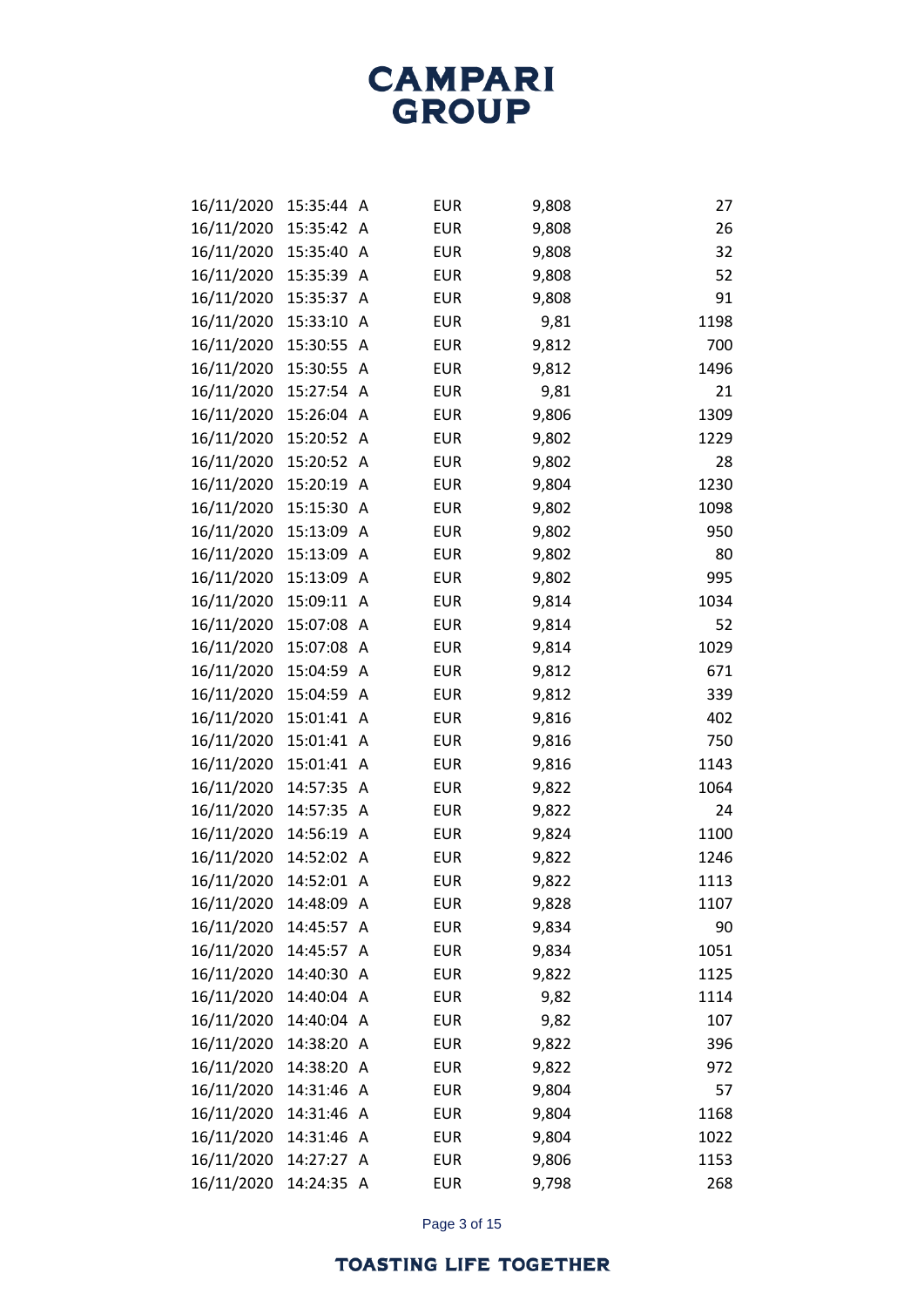| 16/11/2020 | 14:24:35   | A              | <b>EUR</b> | 9,796 | 538  |
|------------|------------|----------------|------------|-------|------|
| 16/11/2020 | 14:22:56 A |                | <b>EUR</b> | 9,798 | 1255 |
| 16/11/2020 | 14:18:45   | A              | <b>EUR</b> | 9,814 | 750  |
| 16/11/2020 | 14:18:45 A |                | <b>EUR</b> | 9,812 | 1181 |
| 16/11/2020 | 14:18:14   | $\overline{A}$ | <b>EUR</b> | 9,814 | 219  |
| 16/11/2020 | 14:10:46   | A              | <b>EUR</b> | 9,794 | 1179 |
| 16/11/2020 | 14:09:55   | A              | <b>EUR</b> | 9,796 | 413  |
| 16/11/2020 | 14:09:55   | A              | <b>EUR</b> | 9,794 | 517  |
| 16/11/2020 | 14:03:02   | A              | <b>EUR</b> | 9,774 | 831  |
| 16/11/2020 | 14:03:02   | A              | <b>EUR</b> | 9,774 | 242  |
| 16/11/2020 | 14:00:38   | A              | <b>EUR</b> | 9,788 | 850  |
| 16/11/2020 | 14:00:38   | $\mathsf{A}$   | <b>EUR</b> | 9,786 | 750  |
| 16/11/2020 | 14:00:38   | A              | <b>EUR</b> | 9,788 | 1025 |
| 16/11/2020 | 13:52:36   | A              | <b>EUR</b> | 9,796 | 1149 |
| 16/11/2020 | 13:50:40   | A              | <b>EUR</b> | 9,792 | 746  |
| 16/11/2020 | 13:46:11 A |                | <b>EUR</b> | 9,786 | 473  |
| 16/11/2020 | 13:46:03   | A              | <b>EUR</b> | 9,786 | 614  |
| 16/11/2020 | 13:44:53   | A              | <b>EUR</b> | 9,792 | 451  |
| 16/11/2020 | 13:44:53   | A              | <b>EUR</b> | 9,792 | 697  |
| 16/11/2020 | 13:42:58   | $\mathsf{A}$   | <b>EUR</b> | 9,792 | 174  |
| 16/11/2020 | 13:42:58   | A              | <b>EUR</b> | 9,792 | 405  |
| 16/11/2020 | 13:33:04   | A              | <b>EUR</b> | 9,804 | 1199 |
| 16/11/2020 | 13:29:22   | A              | <b>EUR</b> | 9,81  | 1257 |
| 16/11/2020 | 13:26:02   | A              | <b>EUR</b> | 9,816 | 1163 |
| 16/11/2020 | 13:19:45   | A              | <b>EUR</b> | 9,828 | 1181 |
| 16/11/2020 | 13:15:03   | A              | <b>EUR</b> | 9,834 | 178  |
| 16/11/2020 | 13:15:03   | A              | <b>EUR</b> | 9,834 | 1034 |
| 16/11/2020 | 13:13:50   | A              | <b>EUR</b> | 9,836 | 1071 |
| 16/11/2020 | 13:13:09   | A              | <b>EUR</b> | 9,836 | 100  |
| 16/11/2020 | 13:07:23   | A              | <b>EUR</b> | 9,826 | 1170 |
| 16/11/2020 | 13:02:16 A |                | <b>EUR</b> | 9,802 | 1006 |
| 16/11/2020 | 12:57:32 A |                | <b>EUR</b> | 9,81  | 1104 |
| 16/11/2020 | 12:52:03   | $\overline{A}$ | <b>EUR</b> | 9,792 | 1224 |
| 16/11/2020 | 12:50:00 A |                | <b>EUR</b> | 9,794 | 1228 |
| 16/11/2020 | 12:45:03 A |                | <b>EUR</b> | 9,796 | 1086 |
| 16/11/2020 | 12:44:31 A |                | <b>EUR</b> | 9,792 | 41   |
| 16/11/2020 | 12:38:52   | A              | <b>EUR</b> | 9,784 | 1132 |
| 16/11/2020 | 12:38:52 A |                | <b>EUR</b> | 9,788 | 1231 |
| 16/11/2020 | 12:28:34   | A              | <b>EUR</b> | 9,772 | 431  |
| 16/11/2020 | 12:28:34 A |                | <b>EUR</b> | 9,772 | 695  |
| 16/11/2020 | 12:24:20 A |                | <b>EUR</b> | 9,754 | 79   |
| 16/11/2020 | 12:24:04   | A              | <b>EUR</b> | 9,754 | 313  |
| 16/11/2020 | 12:24:03 A |                | <b>EUR</b> | 9,754 | 647  |

Page 4 of 15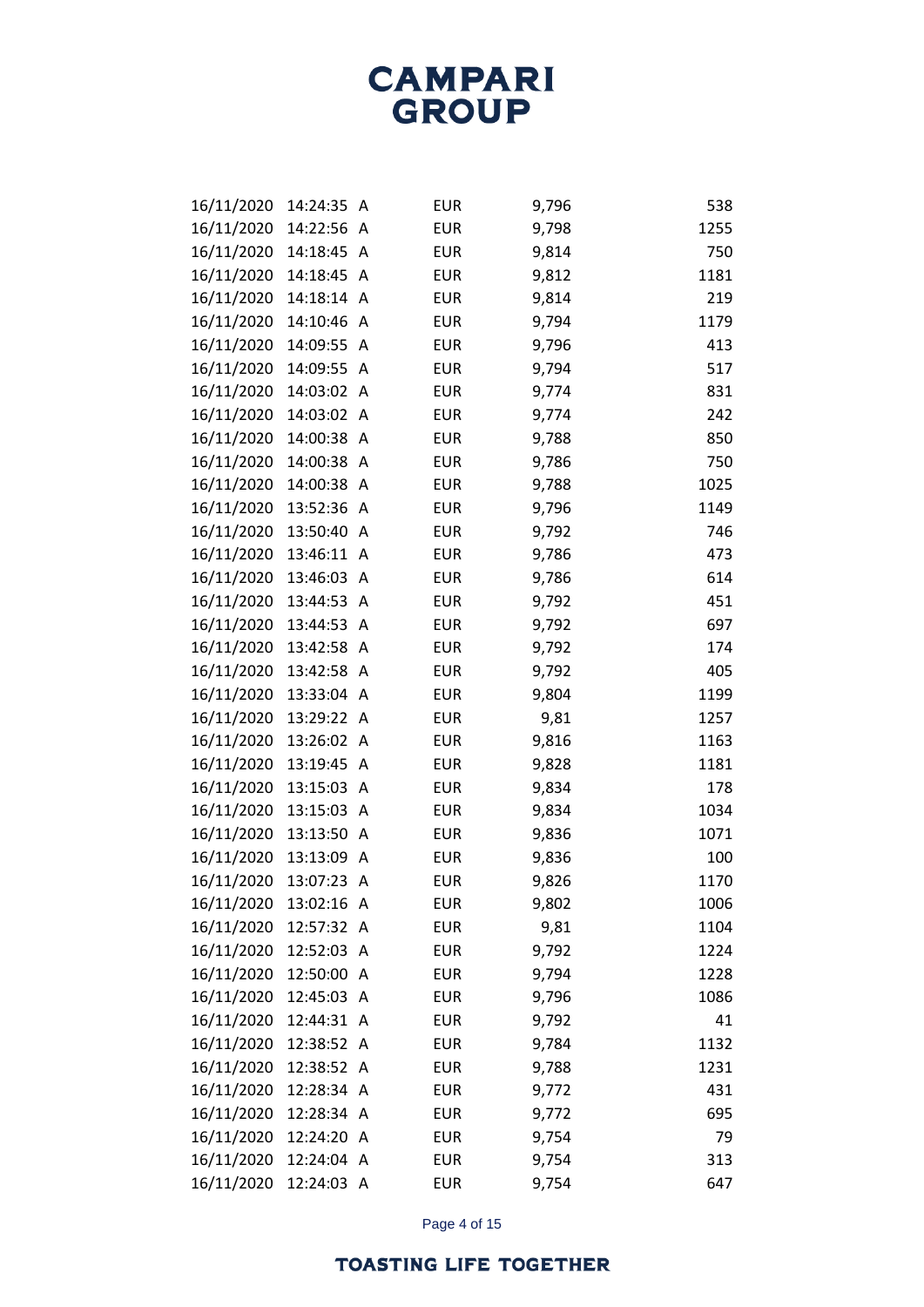| 16/11/2020 | 12:22:57   | A              | <b>EUR</b> | 9,788 | 1190 |
|------------|------------|----------------|------------|-------|------|
| 16/11/2020 | 12:19:14   | A              | <b>EUR</b> | 9,802 | 236  |
| 16/11/2020 | 12:19:14   | $\mathsf{A}$   | <b>EUR</b> | 9,802 | 844  |
| 16/11/2020 | 12:19:14   | A              | <b>EUR</b> | 9,814 | 1196 |
| 16/11/2020 | 12:17:18   | A              | <b>EUR</b> | 9,794 | 145  |
| 16/11/2020 | 12:17:18   | A              | <b>EUR</b> | 9,794 | 982  |
| 16/11/2020 | 12:09:48   | A              | <b>EUR</b> | 9,768 | 1171 |
| 16/11/2020 | 12:05:48 A |                | <b>EUR</b> | 9,784 | 88   |
| 16/11/2020 | 12:05:48   | A              | <b>EUR</b> | 9,784 | 940  |
| 16/11/2020 | 12:03:02   | $\overline{A}$ | <b>EUR</b> | 9,794 | 1097 |
| 16/11/2020 | 11:58:10   | A              | <b>EUR</b> | 9,8   | 1055 |
| 16/11/2020 | 11:57:01   | A              | <b>EUR</b> | 9,798 | 1204 |
| 16/11/2020 | 11:56:36   | $\mathsf{A}$   | <b>EUR</b> | 9,8   | 1201 |
| 16/11/2020 | 11:55:14   | $\mathsf{A}$   | <b>EUR</b> | 9,774 | 1227 |
| 16/11/2020 | 11:52:53   | A              | <b>EUR</b> | 9,77  | 1121 |
| 16/11/2020 | 11:52:53   | $\mathsf{A}$   | <b>EUR</b> | 9,768 | 460  |
| 16/11/2020 | 11:52:53   | A              | <b>EUR</b> | 9,768 | 573  |
| 16/11/2020 | 11:52:31   | A              | <b>EUR</b> | 9,768 | 1240 |
| 16/11/2020 | 11:52:31   | $\mathsf{A}$   | <b>EUR</b> | 9,772 | 808  |
| 16/11/2020 | 11:52:31   | A              | <b>EUR</b> | 9,77  | 650  |
| 16/11/2020 | 11:40:40   | A              | <b>EUR</b> | 9,754 | 642  |
| 16/11/2020 | 11:40:40   | A              | <b>EUR</b> | 9,754 | 505  |
| 16/11/2020 | 11:36:30   | A              | <b>EUR</b> | 9,748 | 1021 |
| 16/11/2020 | 11:33:13   | $\mathsf{A}$   | <b>EUR</b> | 9,752 | 750  |
| 16/11/2020 | 11:29:31   | $\mathsf{A}$   | <b>EUR</b> | 9,748 | 1101 |
| 16/11/2020 | 11:26:11   | A              | <b>EUR</b> | 9,752 | 1089 |
| 16/11/2020 | 11:19:06   | $\mathsf{A}$   | <b>EUR</b> | 9,752 | 481  |
| 16/11/2020 | 11:19:06   | A              | <b>EUR</b> | 9,752 | 750  |
| 16/11/2020 | 11:19:06   | A              | <b>EUR</b> | 9,754 | 1071 |
| 16/11/2020 | 11:15:15   | A              | <b>EUR</b> | 9,756 | 750  |
| 16/11/2020 | 11:15:15 A |                | <b>EUR</b> | 9,754 | 1015 |
| 16/11/2020 | 11:12:00   | A              | <b>EUR</b> | 9,754 | 325  |
| 16/11/2020 | 11:12:00 A |                | <b>EUR</b> | 9,754 | 792  |
| 16/11/2020 | 11:08:41 A |                | <b>EUR</b> | 9,754 | 258  |
| 16/11/2020 | 11:08:41   | A              | <b>EUR</b> | 9,754 | 492  |
| 16/11/2020 | 11:07:31 A |                | <b>EUR</b> | 9,754 | 326  |
| 16/11/2020 | 11:04:02   | - A            | <b>EUR</b> | 9,754 | 405  |
| 16/11/2020 | 11:04:02 A |                | <b>EUR</b> | 9,754 | 645  |
| 16/11/2020 | 11:02:32 A |                | <b>EUR</b> | 9,752 | 94   |
| 16/11/2020 | 10:55:44   | A              | <b>EUR</b> | 9,754 | 1222 |
| 16/11/2020 | 10:50:29 A |                | <b>EUR</b> | 9,77  | 1187 |
| 16/11/2020 | 10:47:03   | A              | <b>EUR</b> | 9,77  | 1222 |
| 16/11/2020 | 10:43:38 A |                | <b>EUR</b> | 9,774 | 1052 |

Page 5 of 15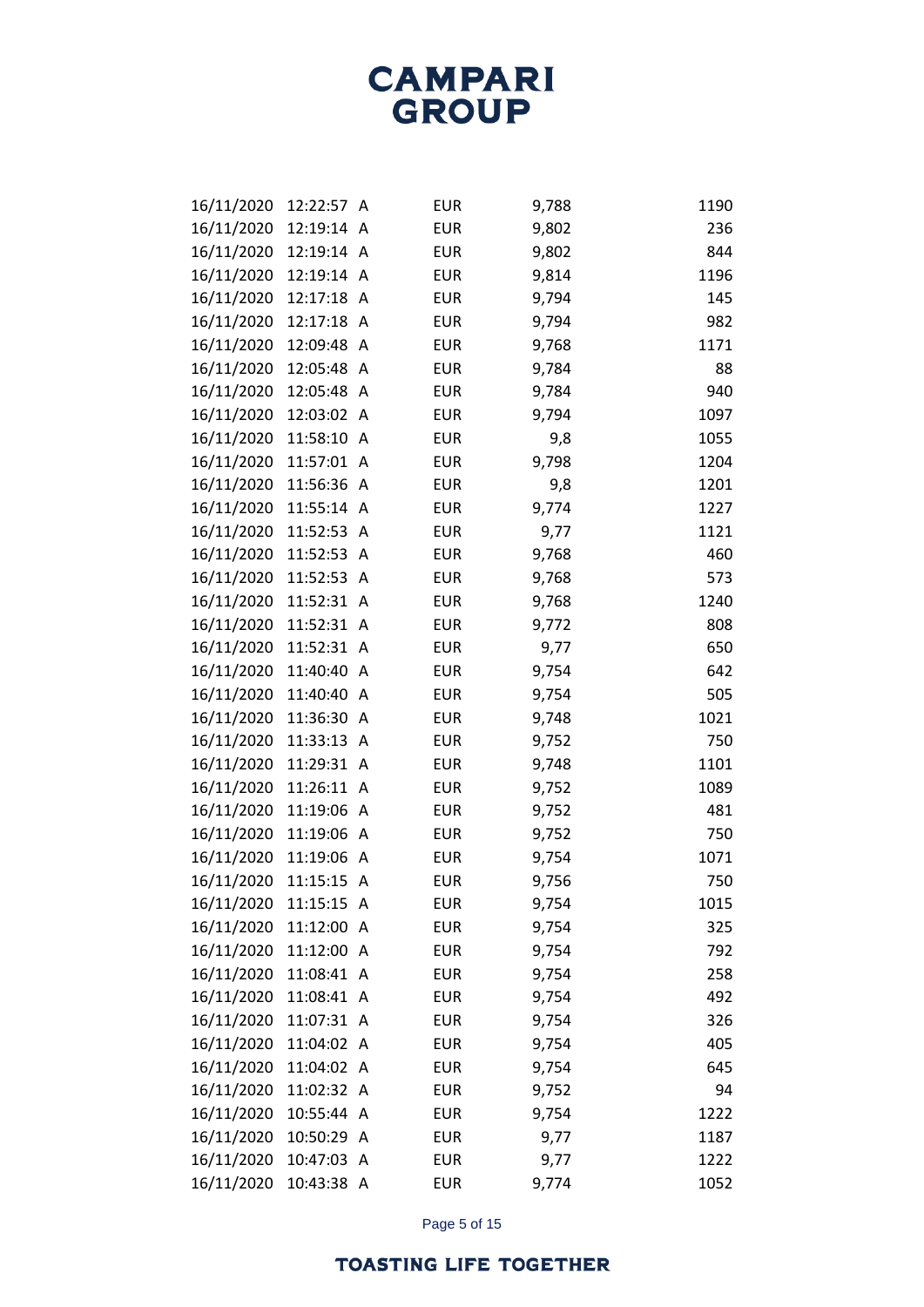| 16/11/2020 | 10:42:33   | A | <b>EUR</b> | 9,776 | 634  |
|------------|------------|---|------------|-------|------|
| 16/11/2020 | 10:42:33   | Α | <b>EUR</b> | 9,776 | 498  |
| 16/11/2020 | 10:39:19   | A | <b>EUR</b> | 9,774 | 1217 |
| 16/11/2020 | 10:34:11   | A | <b>EUR</b> | 9,768 | 1013 |
| 16/11/2020 | 10:34:06   | A | <b>EUR</b> | 9,772 | 538  |
| 16/11/2020 | 10:34:06   | A | <b>EUR</b> | 9,772 | 630  |
| 16/11/2020 | 10:29:01   | Α | <b>EUR</b> | 9,768 | 1104 |
| 16/11/2020 | 10:23:38   | A | <b>EUR</b> | 9,76  | 929  |
| 16/11/2020 | 10:23:38   | A | <b>EUR</b> | 9,76  | 1048 |
| 16/11/2020 | 10:20:07   | A | <b>EUR</b> | 9,75  | 433  |
| 16/11/2020 | 10:20:07   | Α | <b>EUR</b> | 9,75  | 642  |
| 16/11/2020 | 10:10:57   | A | <b>EUR</b> | 9,736 | 1028 |
| 16/11/2020 | 10:08:00   | A | <b>EUR</b> | 9,734 | 1068 |
| 16/11/2020 | 10:03:13   | A | <b>EUR</b> | 9,73  | 1090 |
| 16/11/2020 | 09:55:55   | A | <b>EUR</b> | 9,72  | 1175 |
| 16/11/2020 | 09:51:32   | A | <b>EUR</b> | 9,722 | 1236 |
| 16/11/2020 | 09:45:37   | A | <b>EUR</b> | 9,728 | 1052 |
| 16/11/2020 | 09:45:31   | A | <b>EUR</b> | 9,73  | 1119 |
| 16/11/2020 | 09:35:56   | A | <b>EUR</b> | 9,724 | 509  |
| 16/11/2020 | 09:35:56   | A | <b>EUR</b> | 9,724 | 750  |
| 16/11/2020 | 09:35:56   | A | <b>EUR</b> | 9,726 | 1150 |
| 16/11/2020 | 09:29:49   | A | <b>EUR</b> | 9,718 | 1146 |
| 16/11/2020 | 09:19:00   | Α | <b>EUR</b> | 9,714 | 700  |
| 16/11/2020 | 09:19:00   | Α | <b>EUR</b> | 9,712 | 907  |
| 16/11/2020 | 09:15:55   | A | <b>EUR</b> | 9,714 | 1228 |
| 16/11/2020 | 09:15:55   | Α | <b>EUR</b> | 9,716 | 231  |
| 16/11/2020 | 09:15:55   | A | <b>EUR</b> | 9,716 | 488  |
| 16/11/2020 | 09:15:55   | Α | <b>EUR</b> | 9,716 | 500  |
| 16/11/2020 | 09:10:38   | Α | <b>EUR</b> | 9,724 | 366  |
| 16/11/2020 | 09:10:38   | Α | <b>EUR</b> | 9,724 | 650  |
| 16/11/2020 | 09:09:40   | A | <b>EUR</b> | 9,73  | 700  |
| 16/11/2020 | 09:09:40   | A | <b>EUR</b> | 9,73  | 365  |
| 16/11/2020 | 08:59:41   | Α | <b>EUR</b> | 9,732 | 388  |
| 16/11/2020 | 08:59:41   | A | <b>EUR</b> | 9,73  | 800  |
| 16/11/2020 | 08:59:41   | A | <b>EUR</b> | 9,73  | 127  |
| 16/11/2020 | 08:59:41   | A | <b>EUR</b> | 9,73  | 1085 |
| 16/11/2020 | 08:55:37   | Α | <b>EUR</b> | 9,72  | 723  |
| 16/11/2020 | 08:55:37   | A | <b>EUR</b> | 9,72  | 464  |
| 16/11/2020 | 08:52:02   | Α | <b>EUR</b> | 9,734 | 896  |
| 16/11/2020 | 08:52:02   | A | <b>EUR</b> | 9,732 | 12   |
| 16/11/2020 | 08:46:44   | A | <b>EUR</b> | 9,762 | 416  |
| 16/11/2020 | 08:46:44   | A | <b>EUR</b> | 9,762 | 814  |
| 16/11/2020 | 08:41:15 A |   | <b>EUR</b> | 9,768 | 599  |

Page 6 of 15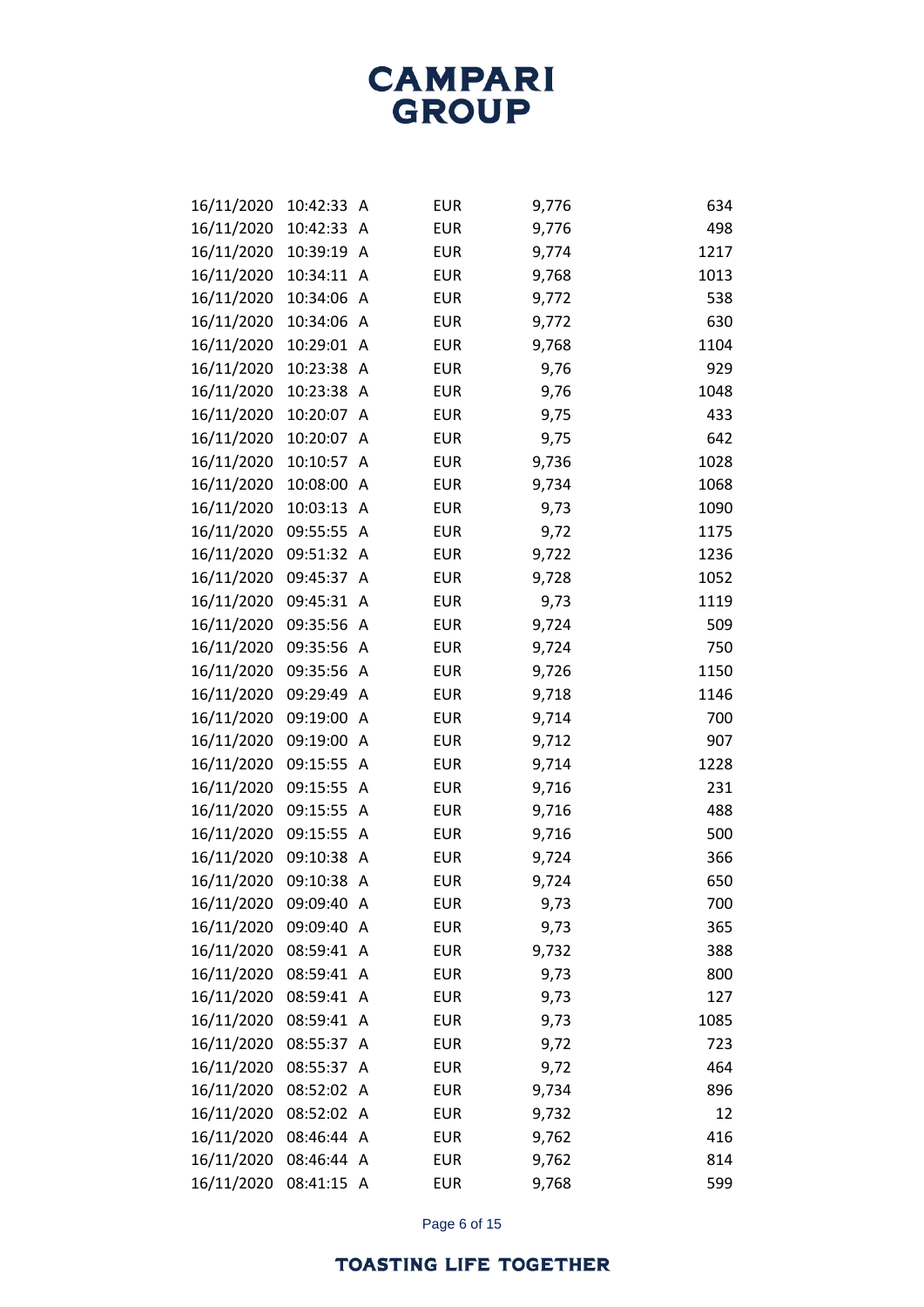| 16/11/2020 | 08:41:15   | A | <b>EUR</b> | 9,768 | 659          |
|------------|------------|---|------------|-------|--------------|
| 16/11/2020 | 08:38:19   | A | <b>EUR</b> | 9,752 | 1238         |
| 16/11/2020 | 08:34:11   | A | <b>EUR</b> | 9,74  | 1058         |
| 16/11/2020 | 08:30:05   | Α | <b>EUR</b> | 9,764 | 514          |
| 16/11/2020 | 08:29:33   | Α | <b>EUR</b> | 9,764 | 639          |
| 16/11/2020 | 08:27:03   | A | <b>EUR</b> | 9,77  | 1071         |
| 16/11/2020 | 08:27:03   | A | <b>EUR</b> | 9,772 | 1082         |
| 16/11/2020 | 08:20:56   | A | <b>EUR</b> | 9,754 | 1137         |
| 16/11/2020 | 08:15:49   | A | <b>EUR</b> | 9,748 | 522          |
| 16/11/2020 | 08:15:49   | A | <b>EUR</b> | 9,748 | 262          |
| 16/11/2020 | 08:15:49   | A | <b>EUR</b> | 9,748 | 381          |
| 16/11/2020 | 08:13:42   | A | <b>EUR</b> | 9,764 | 1153         |
| 16/11/2020 | 08:10:11   | A | <b>EUR</b> | 9,746 | 1099         |
| 16/11/2020 | 08:08:32   | A | <b>EUR</b> | 9,73  | 334          |
| 16/11/2020 | 08:08:32   | A | <b>EUR</b> | 9,73  | 1062         |
| 16/11/2020 | 08:08:32 A |   | <b>EUR</b> | 9,732 | 314          |
| 16/11/2020 | 08:08:32   | A | <b>EUR</b> | 9,732 | 1000         |
| 17/11/2020 | 16:02:27   | A | <b>EUR</b> | 9,774 | 1            |
| 17/11/2020 | 16:02:27   | A | <b>EUR</b> | 9,774 | 1            |
| 17/11/2020 | 16:02:27   | A | <b>EUR</b> | 9,774 | 1            |
| 17/11/2020 | 16:00:58   | A | <b>EUR</b> | 9,77  | 1            |
| 17/11/2020 | 16:00:52   | A | <b>EUR</b> | 9,77  | $\mathbf{1}$ |
| 17/11/2020 | 16:00:45   | A | <b>EUR</b> | 9,77  | $\mathbf{1}$ |
| 17/11/2020 | 16:00:40   | A | <b>EUR</b> | 9,77  | $\mathbf{1}$ |
| 17/11/2020 | 16:00:34   | A | <b>EUR</b> | 9,77  | 5            |
| 17/11/2020 | 15:58:20   | A | <b>EUR</b> | 9,778 | 50           |
| 17/11/2020 | 15:57:09   | A | <b>EUR</b> | 9,774 | 251          |
| 17/11/2020 | 15:56:50   | A | <b>EUR</b> | 9,774 | 180          |
| 17/11/2020 | 15:56:48   | A | <b>EUR</b> | 9,774 | 280          |
| 17/11/2020 | 15:56:48   | A | <b>EUR</b> | 9,774 | 272          |
| 17/11/2020 | 15:56:36 A |   | <b>EUR</b> | 9,774 | 374          |
| 17/11/2020 | 15:55:00   | A | <b>EUR</b> | 9,776 | 343          |
| 17/11/2020 | 15:43:04 A |   | EUR        | 9,768 | 413          |
| 17/11/2020 | 15:43:04 A |   | <b>EUR</b> | 9,768 | 750          |
| 17/11/2020 | 15:42:25   | A | EUR        | 9,774 | 1302         |
| 17/11/2020 | 15:42:07   | A | <b>EUR</b> | 9,772 | 1516         |
| 17/11/2020 | 15:42:07   | A | <b>EUR</b> | 9,772 | 759          |
| 17/11/2020 | 15:40:32 A |   | <b>EUR</b> | 9,764 | 12           |
| 17/11/2020 | 15:38:31   | A | <b>EUR</b> | 9,76  | 418          |
| 17/11/2020 | 15:37:23   | A | <b>EUR</b> | 9,768 | 816          |
| 17/11/2020 | 15:37:23   | A | <b>EUR</b> | 9,768 | 283          |
| 17/11/2020 | 15:37:17   | Α | <b>EUR</b> | 9,77  | 46           |
| 17/11/2020 | 15:36:23 A |   | EUR        | 9,768 | 1262         |

Page 7 of 15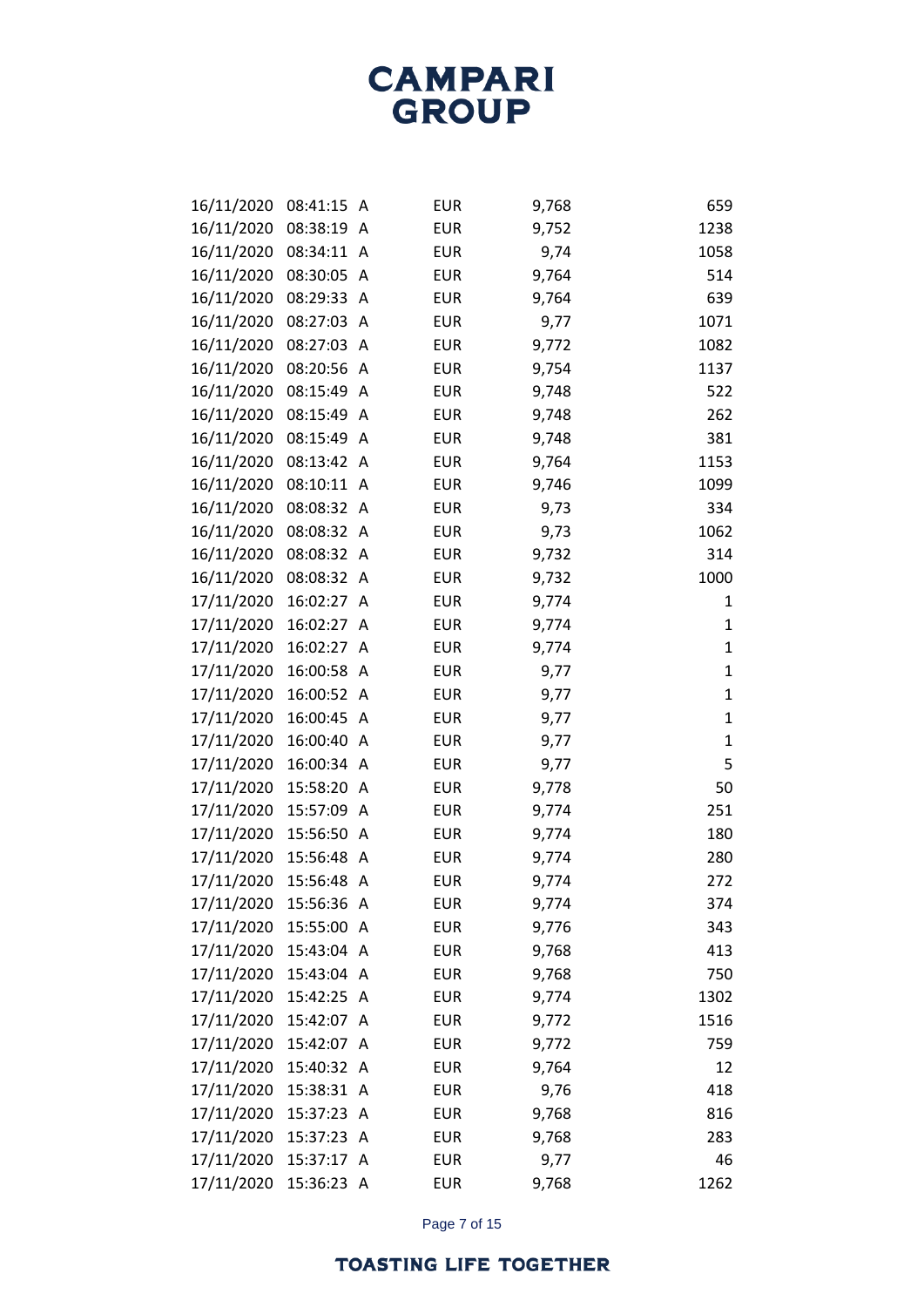| 17/11/2020 | 15:33:30   | A | <b>EUR</b> | 9,768 | 750  |
|------------|------------|---|------------|-------|------|
| 17/11/2020 | 15:33:30   | Α | <b>EUR</b> | 9,768 | 1120 |
| 17/11/2020 | 15:31:49   | A | <b>EUR</b> | 9,772 | 307  |
| 17/11/2020 | 15:31:47   | Α | <b>EUR</b> | 9,772 | 1263 |
| 17/11/2020 | 15:28:47   | A | <b>EUR</b> | 9,774 | 484  |
| 17/11/2020 | 15:28:47   | A | <b>EUR</b> | 9,774 | 700  |
| 17/11/2020 | 15:27:25   | A | <b>EUR</b> | 9,772 | 850  |
| 17/11/2020 | 15:27:25   | A | <b>EUR</b> | 9,772 | 750  |
| 17/11/2020 | 15:26:27   | A | <b>EUR</b> | 9,766 | 42   |
| 17/11/2020 | 15:26:27   | A | <b>EUR</b> | 9,766 | 1    |
| 17/11/2020 | 15:26:13   | A | <b>EUR</b> | 9,764 | 290  |
| 17/11/2020 | 15:26:13   | A | <b>EUR</b> | 9,764 | 893  |
| 17/11/2020 | 15:26:13   | A | <b>EUR</b> | 9,766 | 127  |
| 17/11/2020 | 15:26:12 A |   | <b>EUR</b> | 9,766 | 231  |
| 17/11/2020 | 15:24:14 A |   | <b>EUR</b> | 9,758 | 487  |
| 17/11/2020 | 15:22:14 A |   | <b>EUR</b> | 9,76  | 199  |
| 17/11/2020 | 15:19:33   | A | <b>EUR</b> | 9,768 | 1227 |
| 17/11/2020 | 15:16:16   | A | <b>EUR</b> | 9,786 | 900  |
| 17/11/2020 | 15:16:16   | A | <b>EUR</b> | 9,784 | 1179 |
| 17/11/2020 | 15:15:03   | A | <b>EUR</b> | 9,788 | 1105 |
| 17/11/2020 | 15:14:30   | A | <b>EUR</b> | 9,788 | 503  |
| 17/11/2020 | 15:12:23   | A | <b>EUR</b> | 9,778 | 800  |
| 17/11/2020 | 15:12:09   | A | <b>EUR</b> | 9,784 | 800  |
| 17/11/2020 | 15:10:40   | A | <b>EUR</b> | 9,778 | 900  |
| 17/11/2020 | 15:10:40   | A | <b>EUR</b> | 9,778 | 394  |
| 17/11/2020 | 15:10:40   | A | <b>EUR</b> | 9,778 | 713  |
| 17/11/2020 | 15:10:13   | Α | <b>EUR</b> | 9,778 | 149  |
| 17/11/2020 | 15:08:29   | A | <b>EUR</b> | 9,776 | 188  |
| 17/11/2020 | 15:02:54   | A | <b>EUR</b> | 9,78  | 269  |
| 17/11/2020 | 14:59:57   | Α | <b>EUR</b> | 9,78  | 994  |
| 17/11/2020 | 14:59:57   | A | <b>EUR</b> | 9,78  | 37   |
| 17/11/2020 | 14:57:46   | A | <b>EUR</b> | 9,786 | 1261 |
| 17/11/2020 | 14:57:46   | A | <b>EUR</b> | 9,786 | 1194 |
| 17/11/2020 | 14:54:48 A |   | <b>EUR</b> | 9,786 | 1316 |
| 17/11/2020 | 14:53:22 A |   | <b>EUR</b> | 9,792 | 1186 |
| 17/11/2020 | 14:52:01 A |   | <b>EUR</b> | 9,798 | 519  |
| 17/11/2020 | 14:52:01 A |   | <b>EUR</b> | 9,798 | 650  |
| 17/11/2020 | 14:52:01 A |   | <b>EUR</b> | 9,798 | 1299 |
| 17/11/2020 | 14:49:21 A |   | <b>EUR</b> | 9,788 | 360  |
| 17/11/2020 | 14:49:21 A |   | <b>EUR</b> | 9,788 | 112  |
| 17/11/2020 | 14:48:02 A |   | <b>EUR</b> | 9,784 | 283  |
| 17/11/2020 | 14:48:02 A |   | <b>EUR</b> | 9,784 | 994  |
| 17/11/2020 | 14:46:51 A |   | <b>EUR</b> | 9,784 | 665  |

Page 8 of 15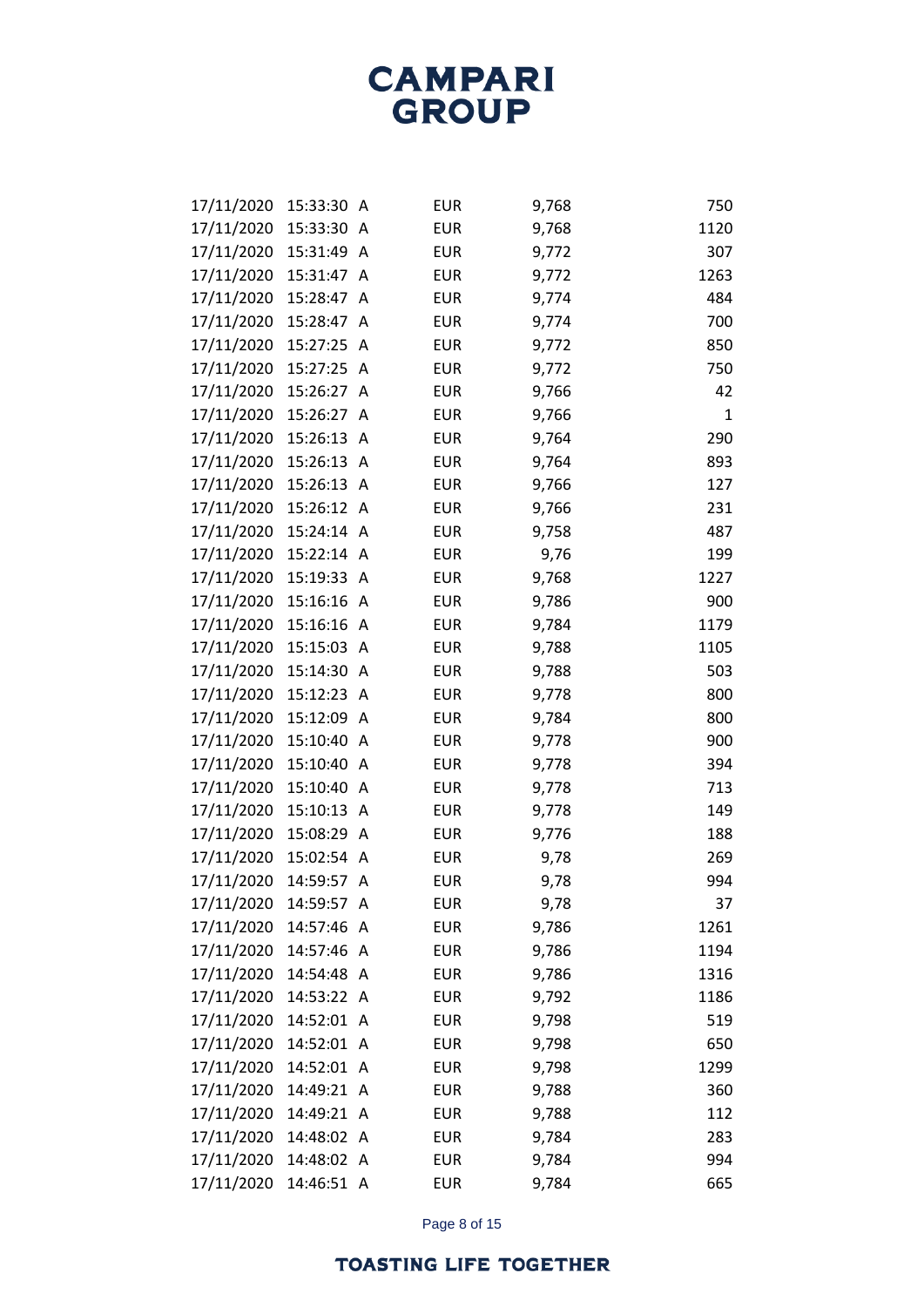| 17/11/2020 | 14:46:43   | A            | <b>EUR</b> | 9,784 | 362  |
|------------|------------|--------------|------------|-------|------|
| 17/11/2020 | 14:46:43   | A            | <b>EUR</b> | 9,784 | 750  |
| 17/11/2020 | 14:45:30   | A            | <b>EUR</b> | 9,784 | 1167 |
| 17/11/2020 | 14:45:21   | A            | <b>EUR</b> | 9,786 | 113  |
| 17/11/2020 | 14:45:21   | A            | <b>EUR</b> | 9,786 | 308  |
| 17/11/2020 | 14:40:45   | A            | <b>EUR</b> | 9,768 | 626  |
| 17/11/2020 | 14:40:03   | A            | <b>EUR</b> | 9,768 | 1066 |
| 17/11/2020 | 14:37:25   | A            | <b>EUR</b> | 9,762 | 1295 |
| 17/11/2020 | 14:35:37   | A            | <b>EUR</b> | 9,77  | 1196 |
| 17/11/2020 | 14:34:21   | A            | <b>EUR</b> | 9,772 | 118  |
| 17/11/2020 | 14:34:21   | A            | <b>EUR</b> | 9,772 | 981  |
| 17/11/2020 | 14:33:13   | A            | <b>EUR</b> | 9,77  | 1218 |
| 17/11/2020 | 14:30:11   | A            | <b>EUR</b> | 9,764 | 311  |
| 17/11/2020 | 14:30:11   | A            | <b>EUR</b> | 9,764 | 591  |
| 17/11/2020 | 14:30:11   | A            | <b>EUR</b> | 9,764 | 401  |
| 17/11/2020 | 14:26:58   | $\mathsf{A}$ | <b>EUR</b> | 9,77  | 102  |
| 17/11/2020 | 14:25:33   | A            | <b>EUR</b> | 9,77  | 500  |
| 17/11/2020 | 14:25:17   | A            | <b>EUR</b> | 9,77  | 575  |
| 17/11/2020 | 14:24:54   | A            | <b>EUR</b> | 9,772 | 297  |
| 17/11/2020 | 14:24:54   | A            | <b>EUR</b> | 9,772 | 750  |
| 17/11/2020 | 14:22:14   | A            | <b>EUR</b> | 9,768 | 1228 |
| 17/11/2020 | 14:20:24   | A            | <b>EUR</b> | 9,762 | 1058 |
| 17/11/2020 | 14:20:21   | A            | <b>EUR</b> | 9,764 | 462  |
| 17/11/2020 | 14:20:21   | A            | <b>EUR</b> | 9,764 | 750  |
| 17/11/2020 | 14:16:43   | A            | <b>EUR</b> | 9,758 | 605  |
| 17/11/2020 | 14:13:37   | A            | <b>EUR</b> | 9,754 | 167  |
| 17/11/2020 | 14:09:59   | A            | <b>EUR</b> | 9,754 | 1213 |
| 17/11/2020 | 14:04:53   | A            | <b>EUR</b> | 9,764 | 576  |
| 17/11/2020 | 14:04:53   | A            | <b>EUR</b> | 9,764 | 112  |
| 17/11/2020 | 14:04:53   | Α            | <b>EUR</b> | 9,764 | 489  |
| 17/11/2020 | 14:03:38 A |              | <b>EUR</b> | 9,762 | 900  |
| 17/11/2020 | 14:03:38   | A            | <b>EUR</b> | 9,76  | 1205 |
| 17/11/2020 | 14:03:38   | A            | <b>EUR</b> | 9,76  | 197  |
| 17/11/2020 | 14:03:38 A |              | <b>EUR</b> | 9,76  | 386  |
| 17/11/2020 | 14:03:38   | A            | <b>EUR</b> | 9,76  | 487  |
| 17/11/2020 | 14:01:08   | $\mathsf{A}$ | <b>EUR</b> | 9,754 | 1284 |
| 17/11/2020 | 13:53:23   | A            | <b>EUR</b> | 9,742 | 306  |
| 17/11/2020 | 13:53:23   | A            | <b>EUR</b> | 9,742 | 750  |
| 17/11/2020 | 13:50:27   | A            | <b>EUR</b> | 9,752 | 1170 |
| 17/11/2020 | 13:48:47   | A            | <b>EUR</b> | 9,754 | 750  |
| 17/11/2020 | 13:46:50   | A            | <b>EUR</b> | 9,75  | 1010 |
| 17/11/2020 | 13:46:50   | A            | <b>EUR</b> | 9,75  | 254  |
| 17/11/2020 | 13:44:25 A |              | <b>EUR</b> | 9,748 | 500  |

Page 9 of 15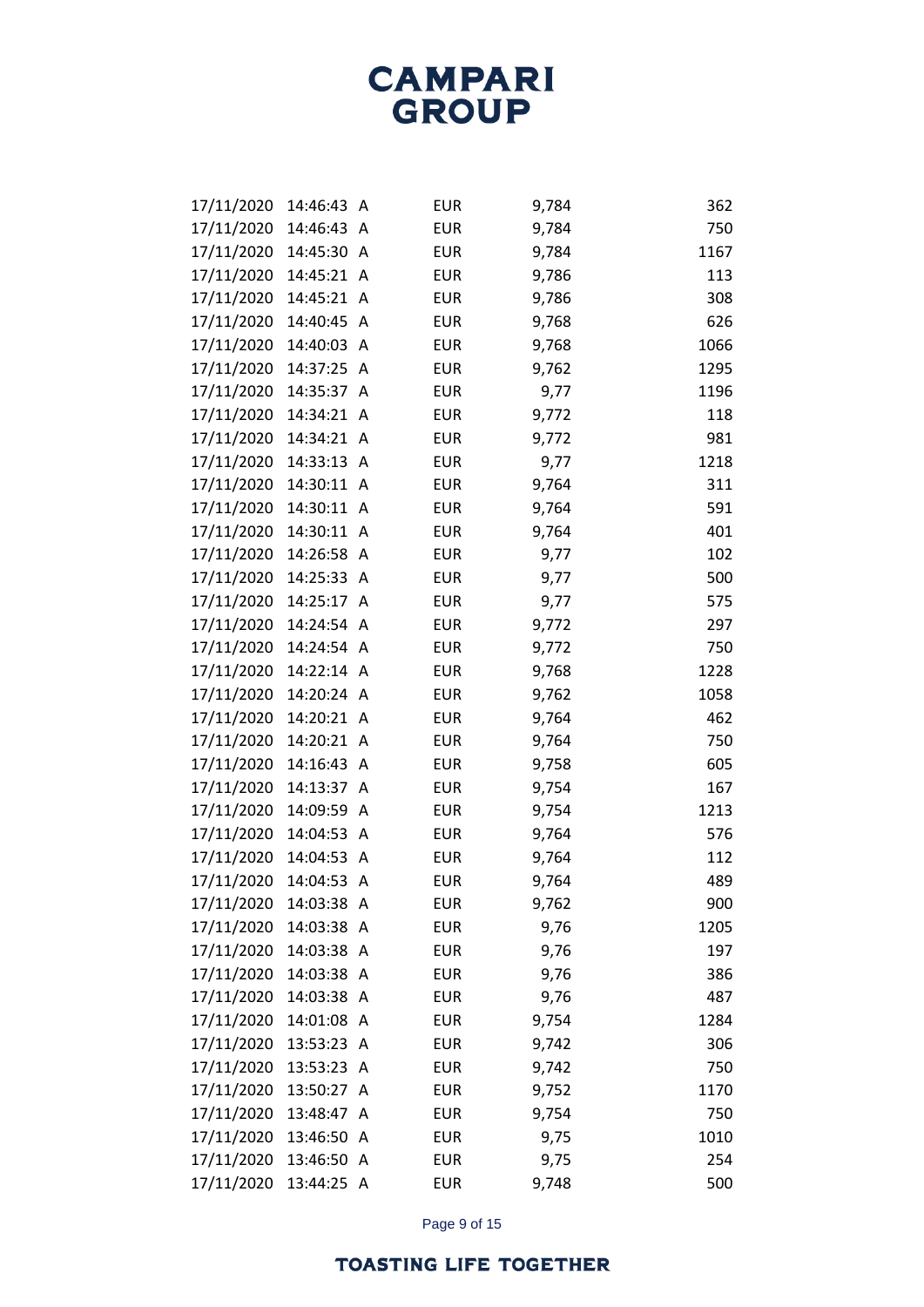| 17/11/2020 | 13:41:53   | A | <b>EUR</b> | 9,748 | 339  |
|------------|------------|---|------------|-------|------|
| 17/11/2020 | 13:41:53   | Α | <b>EUR</b> | 9,748 | 914  |
| 17/11/2020 | 13:39:50   | A | <b>EUR</b> | 9,752 | 199  |
| 17/11/2020 | 13:39:50   | A | <b>EUR</b> | 9,752 | 874  |
| 17/11/2020 | 13:34:48   | A | <b>EUR</b> | 9,75  | 705  |
| 17/11/2020 | 13:34:44   | A | <b>EUR</b> | 9,75  | 493  |
| 17/11/2020 | 13:31:09   | A | <b>EUR</b> | 9,754 | 700  |
| 17/11/2020 | 13:31:09   | A | <b>EUR</b> | 9,754 | 760  |
| 17/11/2020 | 13:31:09   | A | <b>EUR</b> | 9,754 | 514  |
| 17/11/2020 | 13:24:28   | A | <b>EUR</b> | 9,76  | 1000 |
| 17/11/2020 | 13:24:16   | A | <b>EUR</b> | 9,76  | 1226 |
| 17/11/2020 | 13:24:16   | A | <b>EUR</b> | 9,76  | 1222 |
| 17/11/2020 | 13:13:47   | A | <b>EUR</b> | 9,76  | 1227 |
| 17/11/2020 | 13:11:02   | A | <b>EUR</b> | 9,762 | 615  |
| 17/11/2020 | 13:11:02   | A | <b>EUR</b> | 9,762 | 575  |
| 17/11/2020 | 13:07:04   | A | <b>EUR</b> | 9,762 | 836  |
| 17/11/2020 | 13:07:04   | A | <b>EUR</b> | 9,762 | 412  |
| 17/11/2020 | 13:02:02   | A | <b>EUR</b> | 9,764 | 728  |
| 17/11/2020 | 13:02:02   | A | <b>EUR</b> | 9,764 | 145  |
| 17/11/2020 | 13:02:02   | A | <b>EUR</b> | 9,764 | 341  |
| 17/11/2020 | 12:54:35   | A | <b>EUR</b> | 9,766 | 750  |
| 17/11/2020 | 12:54:35   | Α | <b>EUR</b> | 9,766 | 516  |
| 17/11/2020 | 12:54:35   | A | <b>EUR</b> | 9,766 | 63   |
| 17/11/2020 | 12:54:35   | Α | <b>EUR</b> | 9,766 | 43   |
| 17/11/2020 | 12:54:35   | A | <b>EUR</b> | 9,766 | 429  |
| 17/11/2020 | 12:54:35   | A | <b>EUR</b> | 9,766 | 631  |
| 17/11/2020 | 12:52:54   | A | <b>EUR</b> | 9,766 | 14   |
| 17/11/2020 | 12:48:30   | A | <b>EUR</b> | 9,764 | 73   |
| 17/11/2020 | 12:47:13   | A | <b>EUR</b> | 9,764 | 995  |
| 17/11/2020 | 12:41:23   | Α | <b>EUR</b> | 9,772 | 136  |
| 17/11/2020 | 12:41:23 A |   | <b>EUR</b> | 9,772 | 1164 |
| 17/11/2020 | 12:36:12 A |   | <b>EUR</b> | 9,772 | 1075 |
| 17/11/2020 | 12:35:49   | A | <b>EUR</b> | 9,776 | 1064 |
| 17/11/2020 | 12:30:31 A |   | <b>EUR</b> | 9,772 | 1185 |
| 17/11/2020 | 12:30:31   | A | <b>EUR</b> | 9,772 | 316  |
| 17/11/2020 | 12:30:31 A |   | <b>EUR</b> | 9,772 | 221  |
| 17/11/2020 | 12:27:04 A |   | <b>EUR</b> | 9,772 | 144  |
| 17/11/2020 | 12:26:55 A |   | <b>EUR</b> | 9,772 | 685  |
| 17/11/2020 | 12:22:10   | A | <b>EUR</b> | 9,78  | 950  |
| 17/11/2020 | 12:17:23 A |   | <b>EUR</b> | 9,776 | 1066 |
| 17/11/2020 | 12:16:02 A |   | <b>EUR</b> | 9,778 | 946  |
| 17/11/2020 | 12:15:33   | A | <b>EUR</b> | 9,778 | 246  |
| 17/11/2020 | 12:07:09 A |   | <b>EUR</b> | 9,78  | 1117 |

Page 10 of 15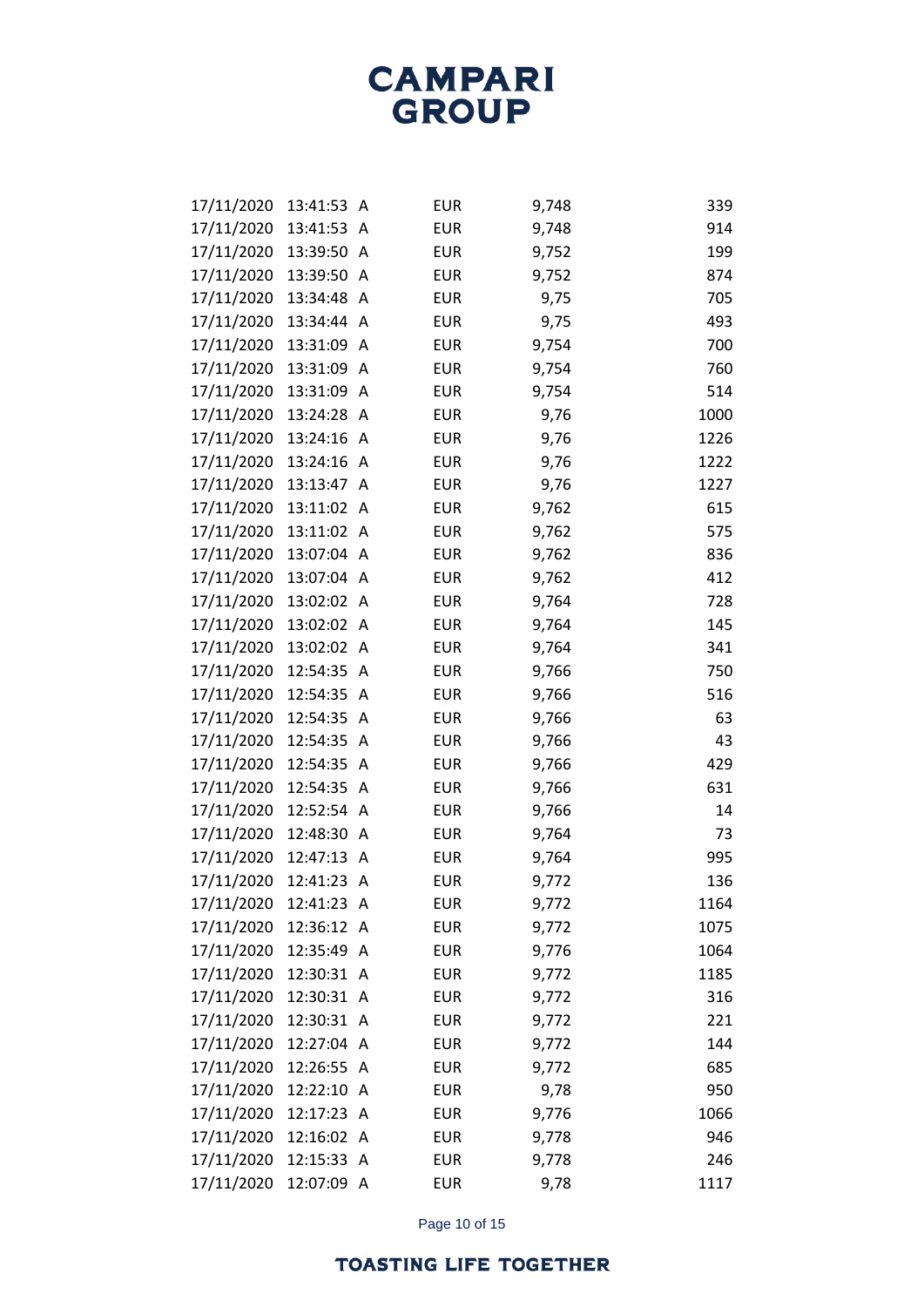| 17/11/2020 | 12:04:21   | A | <b>EUR</b> | 9,784 | 1015 |
|------------|------------|---|------------|-------|------|
| 17/11/2020 | 12:02:11 A |   | <b>EUR</b> | 9,784 | 60   |
| 17/11/2020 | 11:56:18 A |   | <b>EUR</b> | 9,774 | 581  |
| 17/11/2020 | 11:56:18 A |   | <b>EUR</b> | 9,774 | 545  |
| 17/11/2020 | 11:53:03 A |   | <b>EUR</b> | 9,776 | 222  |
| 17/11/2020 | 11:53:03 A |   | <b>EUR</b> | 9,776 | 978  |
| 17/11/2020 | 11:47:01 A |   | <b>EUR</b> | 9,784 | 857  |
| 17/11/2020 | 11:47:01 A |   | <b>EUR</b> | 9,784 | 339  |
| 17/11/2020 | 11:42:54 A |   | <b>EUR</b> | 9,784 | 20   |
| 17/11/2020 | 11:42:52 A |   | <b>EUR</b> | 9,784 | 42   |
| 17/11/2020 | 11:42:49 A |   | <b>EUR</b> | 9,784 | 21   |
| 17/11/2020 | 11:42:47 A |   | <b>EUR</b> | 9,784 | 42   |
| 17/11/2020 | 11:42:44 A |   | <b>EUR</b> | 9,784 | 42   |
| 17/11/2020 | 11:42:41 A |   | <b>EUR</b> | 9,784 | 21   |
| 17/11/2020 | 11:42:39 A |   | <b>EUR</b> | 9,784 | 42   |
| 17/11/2020 | 11:42:34 A |   | <b>EUR</b> | 9,784 | 42   |
| 17/11/2020 | 11:42:33 A |   | <b>EUR</b> | 9,784 | 379  |
| 17/11/2020 | 11:42:32 A |   | <b>EUR</b> | 9,784 | 42   |
| 17/11/2020 | 11:42:29 A |   | <b>EUR</b> | 9,784 | 21   |
| 17/11/2020 | 11:42:27 A |   | <b>EUR</b> | 9,784 | 42   |
| 17/11/2020 | 11:42:24 A |   | <b>EUR</b> | 9,784 | 21   |
| 17/11/2020 | 11:42:22 A |   | <b>EUR</b> | 9,784 | 42   |
| 17/11/2020 | 11:42:19 A |   | <b>EUR</b> | 9,784 | 42   |
| 17/11/2020 | 11:42:17 A |   | <b>EUR</b> | 9,784 | 249  |
| 17/11/2020 | 11:42:17 A |   | <b>EUR</b> | 9,784 | 21   |
| 17/11/2020 | 11:42:14 A |   | <b>EUR</b> | 9,784 | 42   |
| 17/11/2020 | 11:40:31 A |   | <b>EUR</b> | 9,786 | 520  |
| 17/11/2020 | 11:40:01 A |   | <b>EUR</b> | 9,782 | 21   |
| 17/11/2020 | 11:39:55   | A | <b>EUR</b> | 9,782 | 42   |
| 17/11/2020 | 11:39:53 A |   | <b>EUR</b> | 9,782 | 21   |
| 17/11/2020 | 11:39:50 A |   | <b>EUR</b> | 9,782 | 42   |
| 17/11/2020 | 11:39:45 A |   | <b>EUR</b> | 9,782 | 21   |
| 17/11/2020 | 11:39:43 A |   | <b>EUR</b> | 9,782 | 42   |
| 17/11/2020 | 11:39:41 A |   | <b>EUR</b> | 9,782 | 42   |
| 17/11/2020 | 11:39:38   | A | <b>EUR</b> | 9,782 | 21   |
| 17/11/2020 | 11:39:36 A |   | <b>EUR</b> | 9,782 | 42   |
| 17/11/2020 | 11:39:33 A |   | <b>EUR</b> | 9,782 | 42   |
| 17/11/2020 | 11:39:31 A |   | <b>EUR</b> | 9,782 | 42   |
| 17/11/2020 | 11:39:28   | A | <b>EUR</b> | 9,782 | 21   |
| 17/11/2020 | 11:39:25 A |   | <b>EUR</b> | 9,782 | 42   |
| 17/11/2020 | 11:39:23 A |   | <b>EUR</b> | 9,782 | 42   |
| 17/11/2020 | 11:39:21 A |   | <b>EUR</b> | 9,782 | 21   |
| 17/11/2020 | 11:39:18 A |   | <b>EUR</b> | 9,782 | 42   |

Page 11 of 15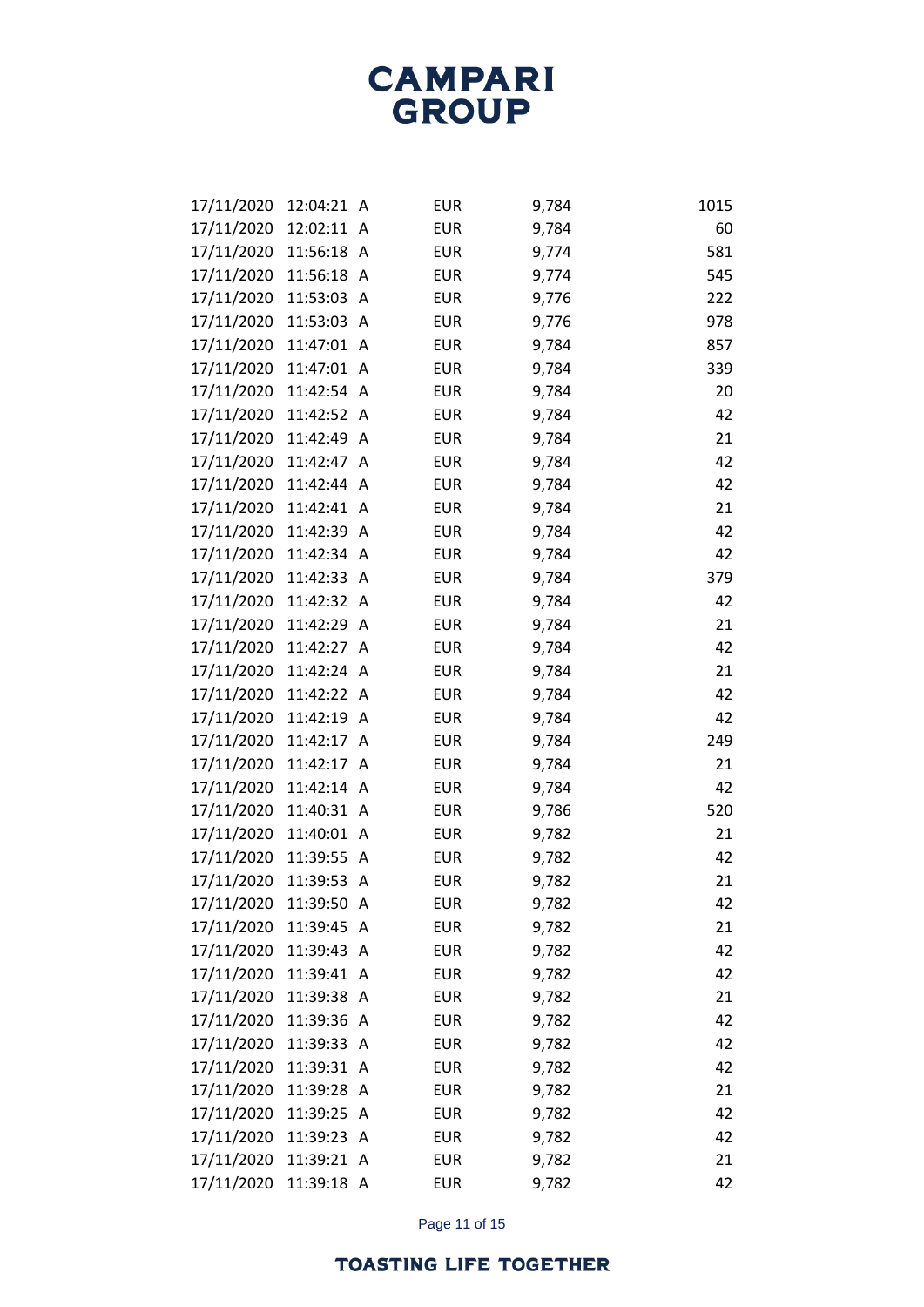| 17/11/2020 | 11:39:16 A |              | <b>EUR</b> | 9,782 | 21   |
|------------|------------|--------------|------------|-------|------|
| 17/11/2020 | 11:39:13 A |              | <b>EUR</b> | 9,782 | 42   |
| 17/11/2020 | 11:39:10   | A            | <b>EUR</b> | 9,782 | 42   |
| 17/11/2020 | 11:39:08 A |              | <b>EUR</b> | 9,782 | 21   |
| 17/11/2020 | 11:39:05   | A            | <b>EUR</b> | 9,782 | 42   |
| 17/11/2020 | 11:39:03 A |              | <b>EUR</b> | 9,782 | 257  |
| 17/11/2020 | 11:39:03   | A            | <b>EUR</b> | 9,782 | 42   |
| 17/11/2020 | 11:38:38   | A            | <b>EUR</b> | 9,782 | 21   |
| 17/11/2020 | 11:38:35   | A            | <b>EUR</b> | 9,782 | 42   |
| 17/11/2020 | 11:35:13 A |              | <b>EUR</b> | 9,776 | 700  |
| 17/11/2020 | 11:35:13   | A            | <b>EUR</b> | 9,776 | 1323 |
| 17/11/2020 | 11:29:00   | A            | <b>EUR</b> | 9,744 | 381  |
| 17/11/2020 | 11:28:59   | A            | <b>EUR</b> | 9,744 | 42   |
| 17/11/2020 | 11:28:57 A |              | <b>EUR</b> | 9,744 | 21   |
| 17/11/2020 | 11:28:54   | A            | <b>EUR</b> | 9,744 | 42   |
| 17/11/2020 | 11:28:52 A |              | <b>EUR</b> | 9,744 | 42   |
| 17/11/2020 | 11:28:42   | A            | <b>EUR</b> | 9,744 | 42   |
| 17/11/2020 | 11:28:39   | $\mathsf{A}$ | <b>EUR</b> | 9,744 | 42   |
| 17/11/2020 | 11:28:37   | A            | <b>EUR</b> | 9,744 | 21   |
| 17/11/2020 | 11:28:34 A |              | <b>EUR</b> | 9,744 | 42   |
| 17/11/2020 | 11:28:31   | A            | <b>EUR</b> | 9,744 | 21   |
| 17/11/2020 | 11:28:29   | $\mathsf{A}$ | <b>EUR</b> | 9,744 | 42   |
| 17/11/2020 | 11:28:21   | A            | <b>EUR</b> | 9,744 | 42   |
| 17/11/2020 | 11:28:11   | $\mathsf{A}$ | <b>EUR</b> | 9,744 | 42   |
| 17/11/2020 | 11:28:06   | A            | <b>EUR</b> | 9,744 | 42   |
| 17/11/2020 | 11:28:01 A |              | <b>EUR</b> | 9,744 | 105  |
| 17/11/2020 | 11:27:59   | A            | <b>EUR</b> | 9,744 | 42   |
| 17/11/2020 | 11:27:54 A |              | <b>EUR</b> | 9,744 | 21   |
| 17/11/2020 | 11:27:51   | A            | <b>EUR</b> | 9,744 | 42   |
| 17/11/2020 | 11:27:49   | A            | <b>EUR</b> | 9,744 | 55   |
| 17/11/2020 | 11:24:52 A |              | <b>EUR</b> | 9,75  | 1181 |
| 17/11/2020 | 11:24:40   | A            | <b>EUR</b> | 9,754 | 92   |
| 17/11/2020 | 11:24:40   | A            | <b>EUR</b> | 9,754 | 750  |
| 17/11/2020 | 11:18:34 A |              | <b>EUR</b> | 9,756 | 1311 |
| 17/11/2020 | 11:12:07   | A            | <b>EUR</b> | 9,75  | 615  |
| 17/11/2020 | 11:12:07 A |              | <b>EUR</b> | 9,75  | 649  |
| 17/11/2020 | 11:10:32 A |              | <b>EUR</b> | 9,762 | 385  |
| 17/11/2020 | 11:10:32 A |              | <b>EUR</b> | 9,762 | 365  |
| 17/11/2020 | 11:10:13 A |              | <b>EUR</b> | 9,762 | 479  |
| 17/11/2020 | 11:09:56 A |              | <b>EUR</b> | 9,764 | 1185 |
| 17/11/2020 | 11:02:56   | A            | <b>EUR</b> | 9,772 | 1096 |
| 17/11/2020 | 11:02:30   | A            | <b>EUR</b> | 9,772 | 161  |
| 17/11/2020 | 11:00:29 A |              | <b>EUR</b> | 9,778 | 1239 |

Page 12 of 15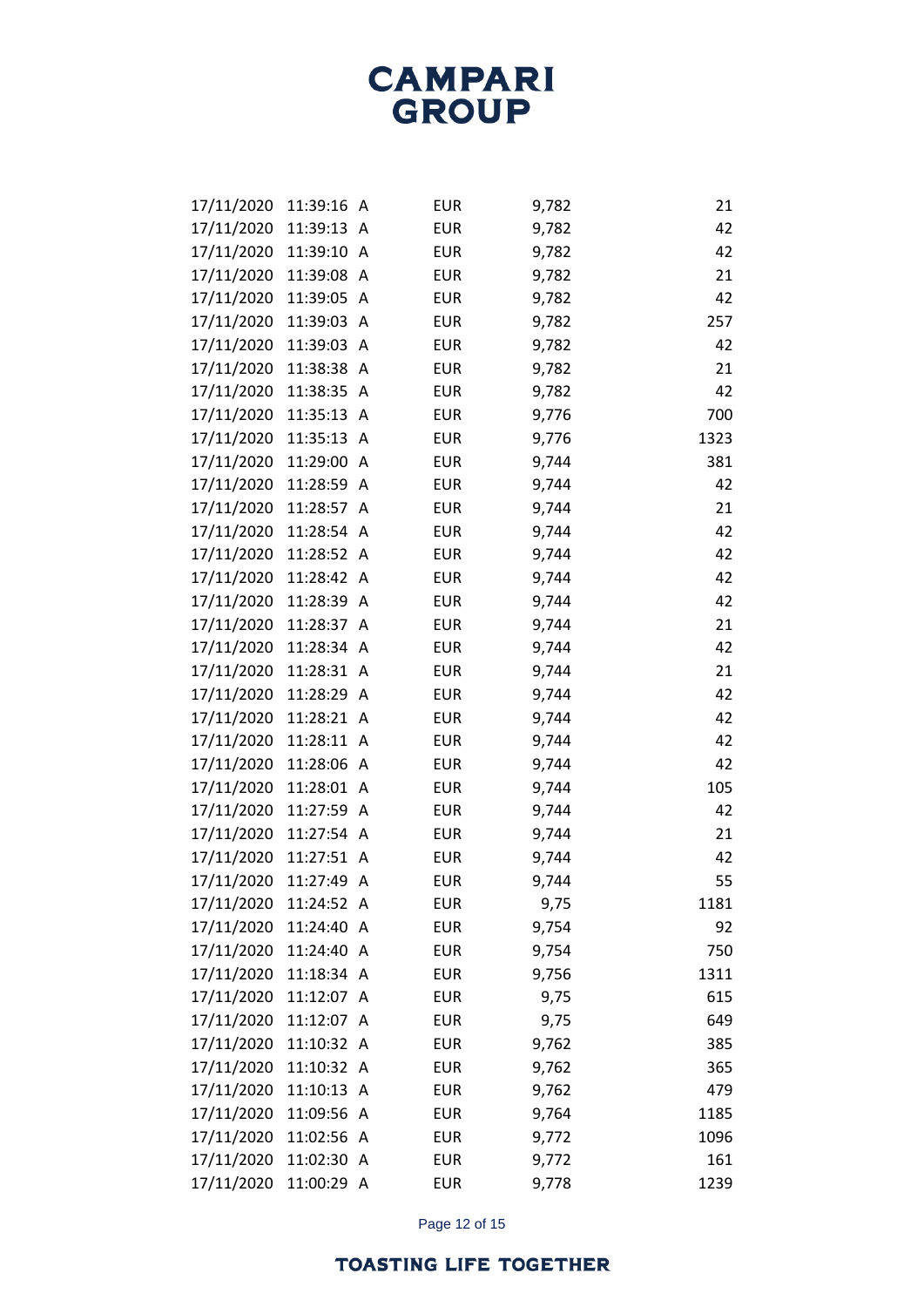| 17/11/2020 | 10:57:45   | A            | <b>EUR</b> | 9,782 | 1201 |
|------------|------------|--------------|------------|-------|------|
| 17/11/2020 | 10:53:42 A |              | <b>EUR</b> | 9,784 | 356  |
| 17/11/2020 | 10:53:36   | A            | <b>EUR</b> | 9,784 | 255  |
| 17/11/2020 | 10:53:36   | A            | <b>EUR</b> | 9,784 | 689  |
| 17/11/2020 | 10:50:43   | A            | <b>EUR</b> | 9,788 | 4    |
| 17/11/2020 | 10:50:43   | A            | <b>EUR</b> | 9,788 | 1128 |
| 17/11/2020 | 10:46:03   | A            | <b>EUR</b> | 9,786 | 1124 |
| 17/11/2020 | 10:41:10   | $\mathsf{A}$ | <b>EUR</b> | 9,782 | 199  |
| 17/11/2020 | 10:41:10   | A            | <b>EUR</b> | 9,782 | 969  |
| 17/11/2020 | 10:36:27   | A            | <b>EUR</b> | 9,788 | 203  |
| 17/11/2020 | 10:36:27   | A            | <b>EUR</b> | 9,788 | 500  |
| 17/11/2020 | 10:36:27   | $\mathsf{A}$ | <b>EUR</b> | 9,788 | 17   |
| 17/11/2020 | 10:36:27   | Α            | <b>EUR</b> | 9,788 | 149  |
| 17/11/2020 | 10:36:27   | A            | <b>EUR</b> | 9,788 | 255  |
| 17/11/2020 | 10:35:19   | A            | <b>EUR</b> | 9,788 | 21   |
| 17/11/2020 | 10:32:47   | A            | <b>EUR</b> | 9,79  | 813  |
| 17/11/2020 | 10:32:47   | A            | <b>EUR</b> | 9,79  | 419  |
| 17/11/2020 | 10:27:41   | A            | <b>EUR</b> | 9,798 | 300  |
| 17/11/2020 | 10:27:41   | A            | <b>EUR</b> | 9,798 | 900  |
| 17/11/2020 | 10:27:41   | $\mathsf{A}$ | <b>EUR</b> | 9,802 | 1102 |
| 17/11/2020 | 10:26:04   | A            | <b>EUR</b> | 9,8   | 1    |
| 17/11/2020 | 10:25:26 A |              | <b>EUR</b> | 9,802 | 750  |
| 17/11/2020 | 10:25:26   | A            | <b>EUR</b> | 9,8   | 294  |
| 17/11/2020 | 10:22:18 A |              | <b>EUR</b> | 9,792 | 1155 |
| 17/11/2020 | 10:20:12   | A            | <b>EUR</b> | 9,794 | 1264 |
| 17/11/2020 | 10:16:42 A |              | <b>EUR</b> | 9,79  | 138  |
| 17/11/2020 | 10:16:42   | A            | <b>EUR</b> | 9,79  | 1098 |
| 17/11/2020 | 10:14:40   | A            | <b>EUR</b> | 9,792 | 708  |
| 17/11/2020 | 10:14:40   | A            | <b>EUR</b> | 9,792 | 175  |
| 17/11/2020 | 10:13:05   | A            | <b>EUR</b> | 9,792 | 255  |
| 17/11/2020 | 10:07:08 A |              | <b>EUR</b> | 9,79  | 1149 |
| 17/11/2020 | 10:03:36 A |              | <b>EUR</b> | 9,788 | 1294 |
| 17/11/2020 | 10:03:36 A |              | <b>EUR</b> | 9,79  | 1114 |
| 17/11/2020 | 09:57:31 A |              | <b>EUR</b> | 9,786 | 506  |
| 17/11/2020 | 09:57:31   | A            | <b>EUR</b> | 9,786 | 620  |
| 17/11/2020 | 09:55:43   | A            | <b>EUR</b> | 9,782 | 188  |
| 17/11/2020 | 09:55:43   | A            | <b>EUR</b> | 9,782 | 1097 |
| 17/11/2020 | 09:53:08 A |              | <b>EUR</b> | 9,776 | 1131 |
| 17/11/2020 | 09:43:56   | A            | <b>EUR</b> | 9,792 | 1227 |
| 17/11/2020 | 09:36:28   | A            | <b>EUR</b> | 9,814 | 517  |
| 17/11/2020 | 09:36:28   | A            | <b>EUR</b> | 9,814 | 750  |
| 17/11/2020 | 09:36:28   | A            | <b>EUR</b> | 9,812 | 478  |
| 17/11/2020 | 09:36:28 A |              | <b>EUR</b> | 9,812 | 500  |

Page 13 of 15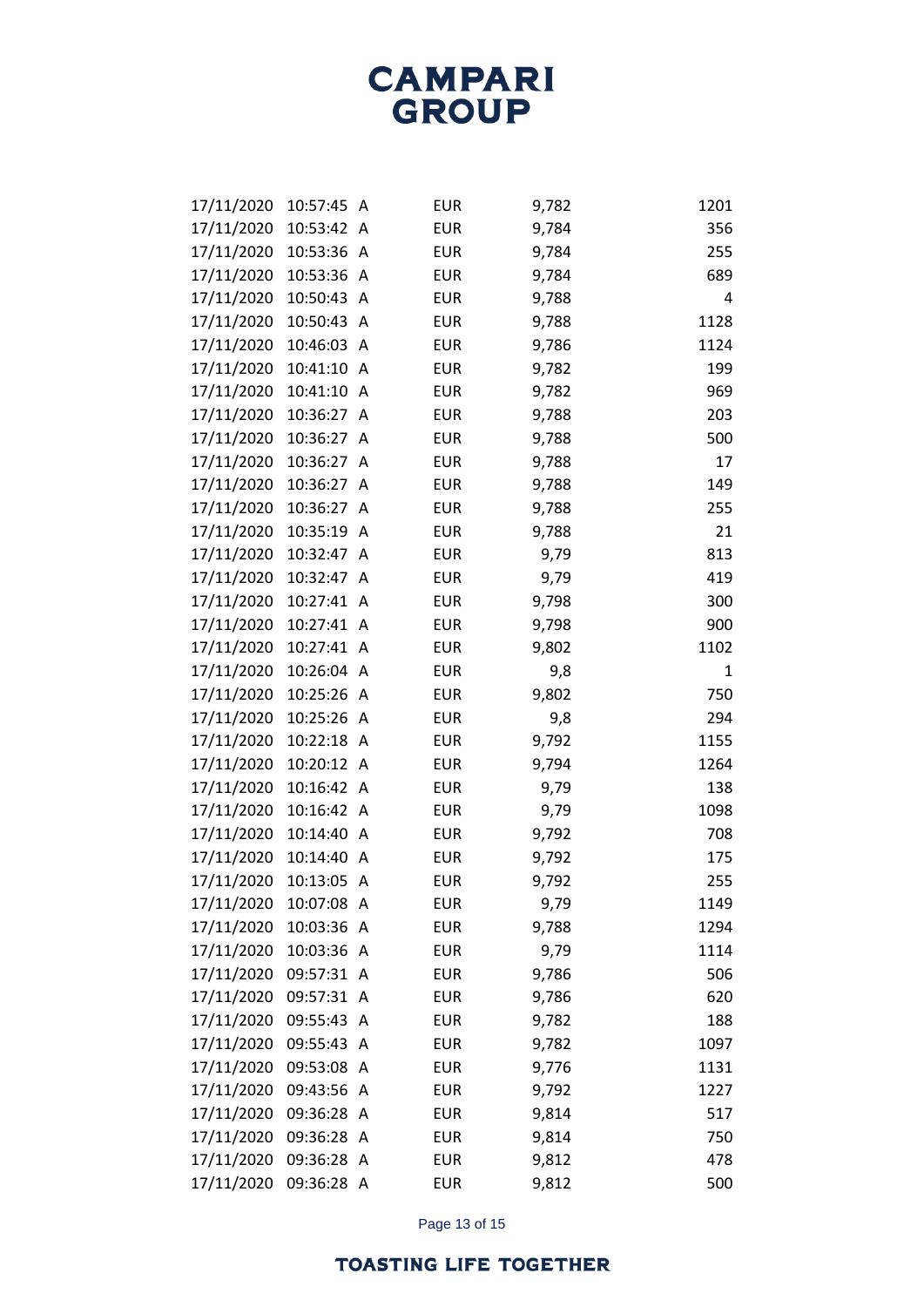| 17/11/2020 | 09:36:28   | A              | <b>EUR</b> | 9,812 | 72   |
|------------|------------|----------------|------------|-------|------|
| 17/11/2020 | 09:35:03   | A              | <b>EUR</b> | 9,816 | 1117 |
| 17/11/2020 | 09:25:32   | A              | <b>EUR</b> | 9,808 | 503  |
| 17/11/2020 | 09:25:32 A |                | <b>EUR</b> | 9,808 | 751  |
| 17/11/2020 | 09:25:30   | A              | <b>EUR</b> | 9,808 | 56   |
| 17/11/2020 | 09:24:35   | A              | <b>EUR</b> | 9,814 | 345  |
| 17/11/2020 | 09:24:35   | A              | <b>EUR</b> | 9,814 | 923  |
| 17/11/2020 | 09:19:36   | $\mathsf{A}$   | <b>EUR</b> | 9,79  | 664  |
| 17/11/2020 | 09:19:36   | $\mathsf{A}$   | <b>EUR</b> | 9,79  | 232  |
| 17/11/2020 | 09:19:36   | $\mathsf{A}$   | <b>EUR</b> | 9,79  | 388  |
| 17/11/2020 | 09:12:11   | $\overline{A}$ | <b>EUR</b> | 9,788 | 519  |
| 17/11/2020 | 09:12:11   | $\mathsf{A}$   | <b>EUR</b> | 9,788 | 900  |
| 17/11/2020 | 09:12:11   | $\mathsf{A}$   | <b>EUR</b> | 9,786 | 750  |
| 17/11/2020 | 09:12:11   | A              | <b>EUR</b> | 9,788 | 1301 |
| 17/11/2020 | 09:07:05   | A              | <b>EUR</b> | 9,792 | 144  |
| 17/11/2020 | 09:07:05   | A              | <b>EUR</b> | 9,792 | 950  |
| 17/11/2020 | 09:07:05   | A              | <b>EUR</b> | 9,794 | 870  |
| 17/11/2020 | 09:07:05   | A              | <b>EUR</b> | 9,794 | 308  |
| 17/11/2020 | 09:03:52   | A              | <b>EUR</b> | 9,784 | 1049 |
| 17/11/2020 | 09:02:30   | A              | <b>EUR</b> | 9,778 | 840  |
| 17/11/2020 | 09:02:30   | A              | <b>EUR</b> | 9,778 | 280  |
| 17/11/2020 | 08:58:14   | $\mathsf{A}$   | <b>EUR</b> | 9,762 | 724  |
| 17/11/2020 | 08:55:49   | A              | <b>EUR</b> | 9,76  | 1213 |
| 17/11/2020 | 08:55:49   | A              | <b>EUR</b> | 9,762 | 1140 |
| 17/11/2020 | 08:55:00   | A              | <b>EUR</b> | 9,77  | 62   |
| 17/11/2020 | 08:55:00   | A              | <b>EUR</b> | 9,77  | 400  |
| 17/11/2020 | 08:55:00   | A              | <b>EUR</b> | 9,77  | 750  |
| 17/11/2020 | 08:55:00   | A              | <b>EUR</b> | 9,768 | 924  |
| 17/11/2020 | 08:55:00   | A              | <b>EUR</b> | 9,768 | 386  |
| 17/11/2020 | 08:55:00   | A              | <b>EUR</b> | 9,772 | 1262 |
| 17/11/2020 | 08:54:34 A |                | <b>EUR</b> | 9,776 | 220  |
| 17/11/2020 | 08:49:37 A |                | <b>EUR</b> | 9,78  | 943  |
| 17/11/2020 | 08:49:37   | A              | <b>EUR</b> | 9,78  | 167  |
| 17/11/2020 | 08:43:04 A |                | <b>EUR</b> | 9,782 | 975  |
| 17/11/2020 | 08:43:04 A |                | <b>EUR</b> | 9,782 | 255  |
| 17/11/2020 | 08:36:00 A |                | <b>EUR</b> | 9,802 | 240  |
| 17/11/2020 | 08:36:00   | A              | <b>EUR</b> | 9,802 | 989  |
| 17/11/2020 | 08:35:32 A |                | <b>EUR</b> | 9,812 | 531  |
| 17/11/2020 | 08:35:32   | A              | <b>EUR</b> | 9,81  | 750  |
| 17/11/2020 | 08:26:13   | $\mathsf{A}$   | <b>EUR</b> | 9,79  | 1212 |
| 17/11/2020 | 08:20:48   | A              | <b>EUR</b> | 9,778 | 850  |
| 17/11/2020 | 08:20:46   | A              | <b>EUR</b> | 9,786 | 1241 |
| 17/11/2020 | 08:13:57 A |                | <b>EUR</b> | 9,774 | 641  |

Page 14 of 15